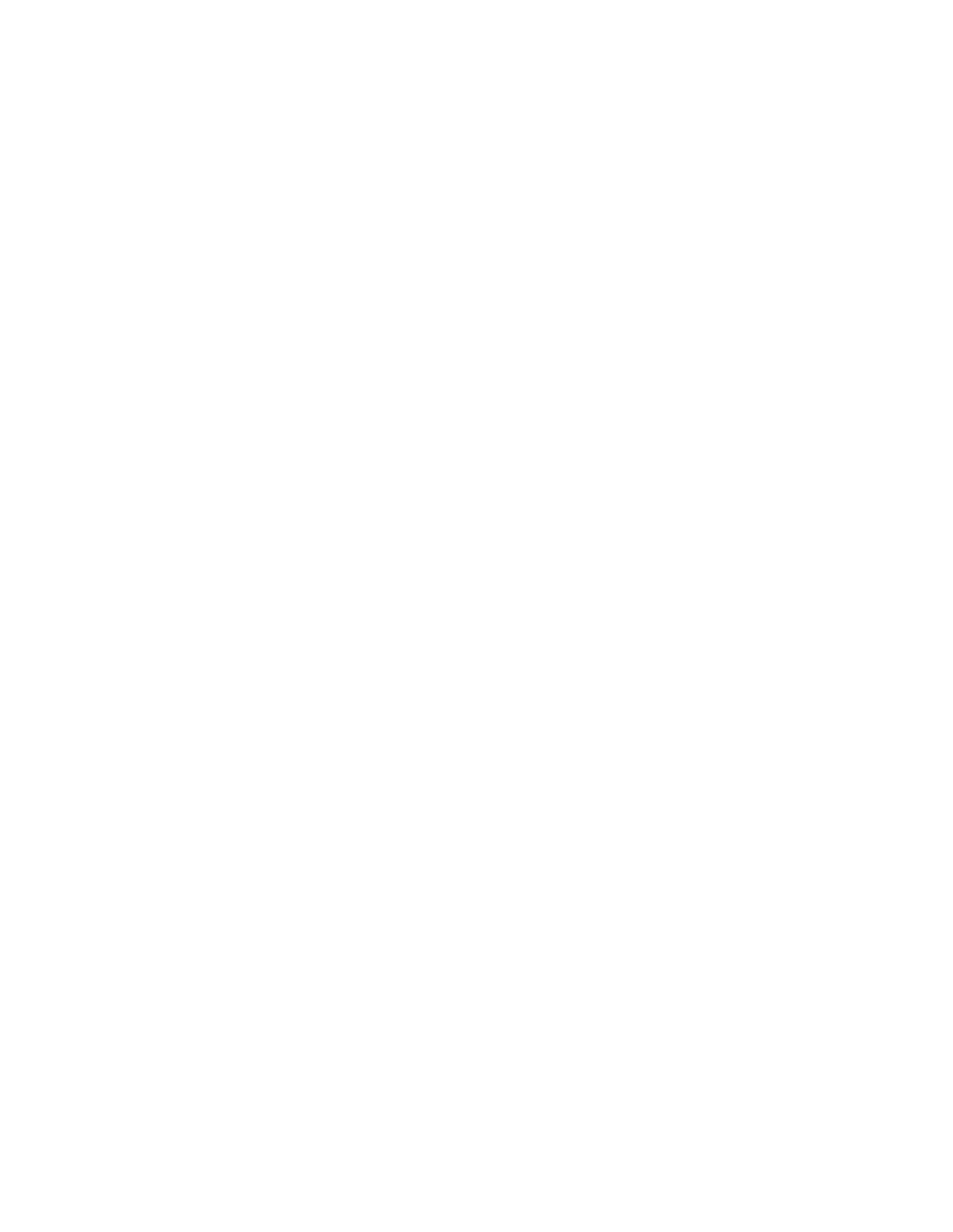#### **CONTENTS**

**Introduction** Terms of reference Interim Report Key Findings **Recommendations** Proposed Amendments to the Draft Law Developments since the Interim Report **Charities Education Childcare** Residential and Nursing Homes **Healthcare** Prescribed medicines The Arts Trust **Tourism Housing** Issues identified in the Draft Law (P.37/2007) Legal technical issues General Rate of GST Parishes Powers of the Comptroller Power to enter and search premises Benefits in Kind Relief on sale of used cars Financial Services Industry De minimis limit on value of imports Unjust enrichment Appeals **Penalties** Display of retail prices Taxpayer's Statements Rents Resource implications for the Income Tax office Appendix: Penalties – International Comparison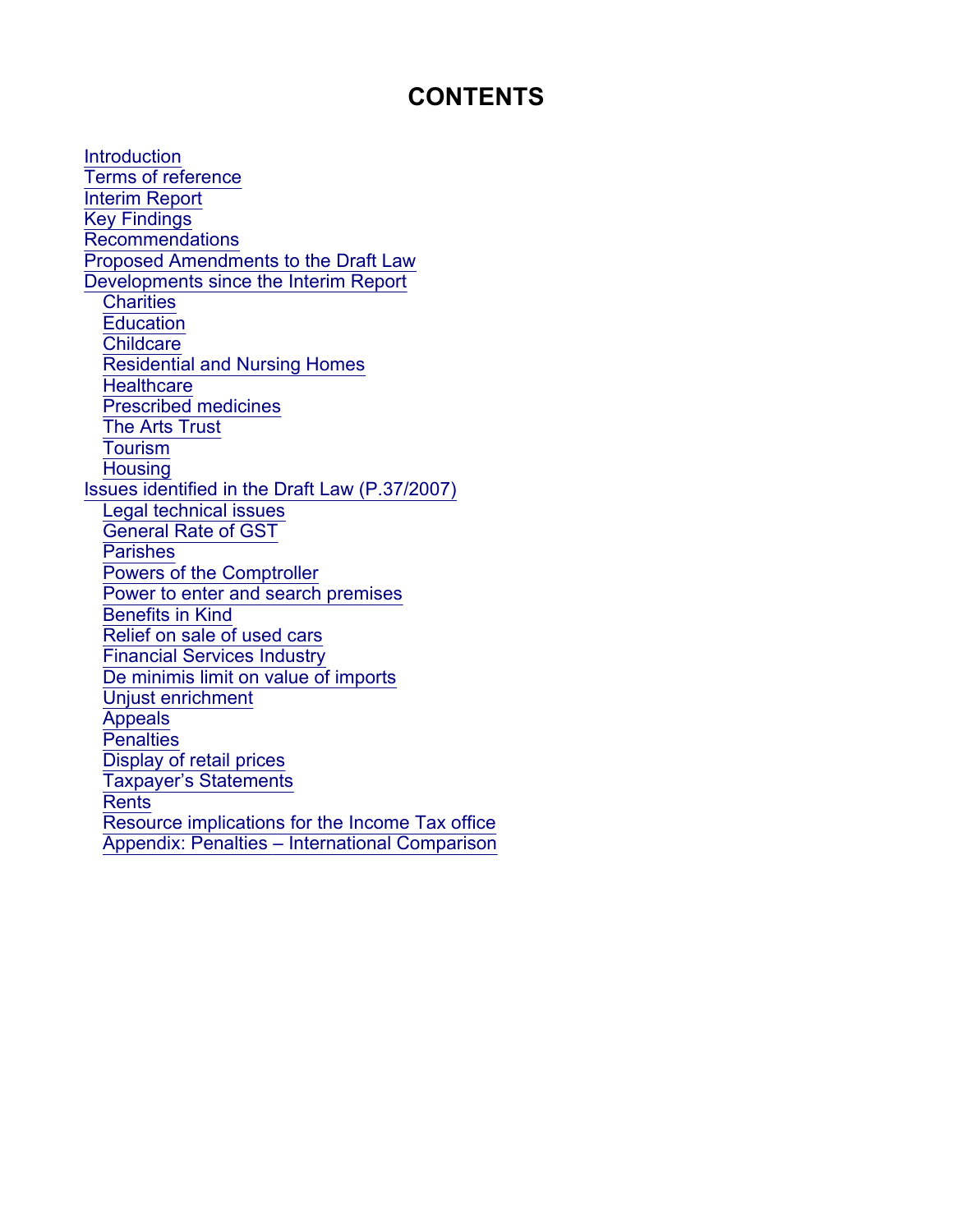### **Introduction**

#### **Panel membership**

The Corporate Services Scrutiny Panel is constituted as follows –

Deputy P. J. D. Ryan, Chairman Senator J. L. Perchard, Vice Chairman Connétable J. Le Sueur Gallichan Connétable D. J. Murphy Deputy C. H. Egré

Officer support: Mr M. Haden and Miss S. Power

For the purposes of this review the Panel formed a Sub Panel, which was constituted as follows –

Deputy P. J. D. Ryan, Sub Panel Chairman Connétable J. Le Sueur Gallichan Connétable D. J. Murphy Connétable M.K. Jackson

#### **Independent expert adviser**

The Panel engaged the following adviser to assist it with the review –.

Mr. Richard Teather, BA, ICAEW, a senior lecturer in Tax Law at Bournemouth University; a Freelance Tax Consultant and a writer on Tax Law and Policy.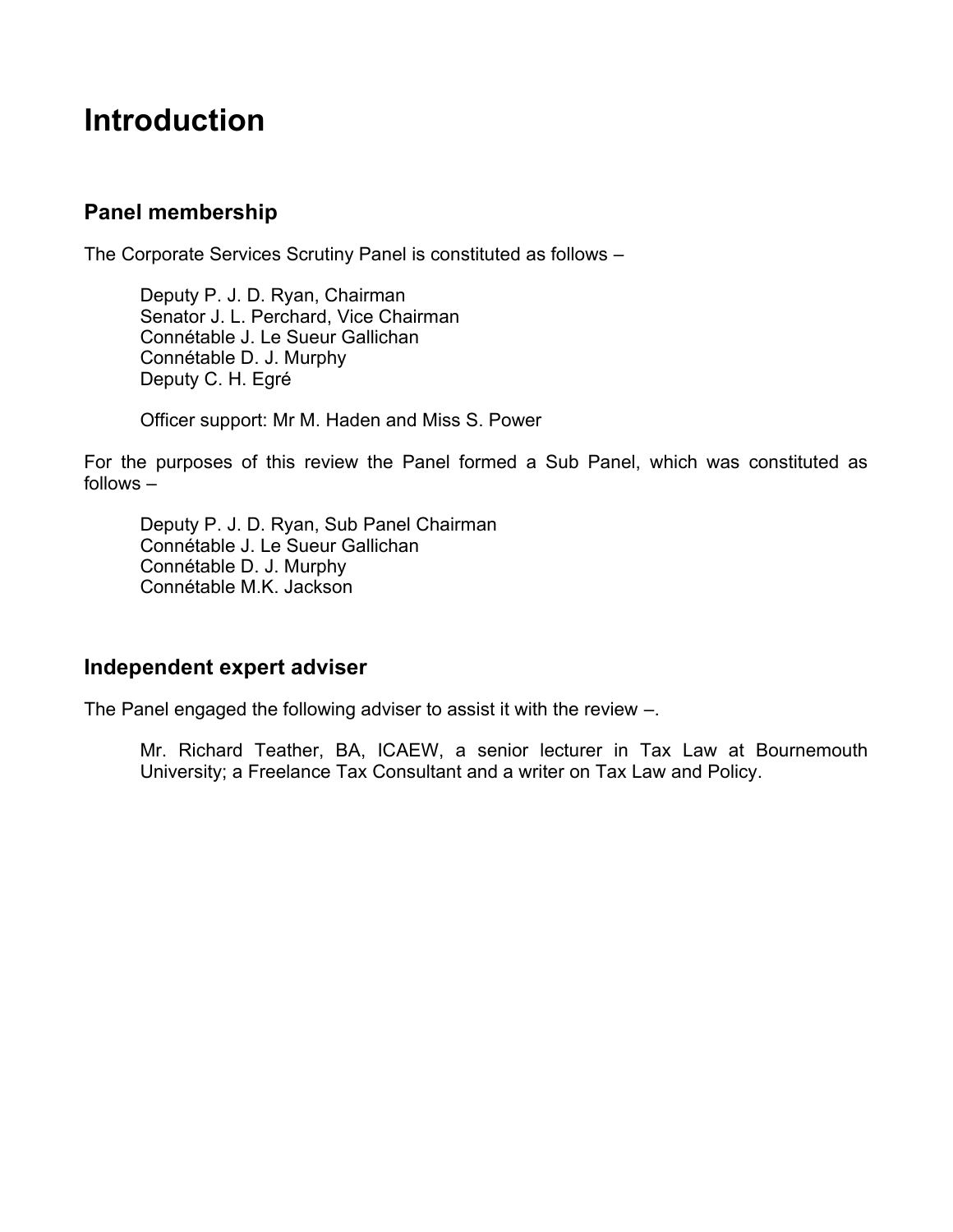## **Terms of reference**

The Panel adopted the following terms of reference for its review:

To review the draft law to implement a Goods and Services Tax in Jersey (R.28/2006), together with the draft Regulations, particularly in respect of -

- i. The anticipated yield from a broad based tax set at 3%
- ii. The proposed 'zero ratings' and 'exemptions'
- iii. The impact of potential additional exclusions (such as basic foodstuffs and children's clothes) on the anticipated yield
- iv. The statutory provision for relief for certain specific groups of consumers (such as charities)
- v. The treatment of the financial services industry
- vi. The resource implications for the Income Tax and Customs departments

To review the impact of the draft Goods and Services (Jersey) Law 200- and the forthcoming Regulations on consumers and the business community.

To review the responses received by the Treasury and Resources Minister in respect of the public consultation both on the primary law and the regulations.

To report to the States before the States debate on the draft legislation.

## **Interim Report**

The Sub Panel prepared an Interim Report in order to inform the States debate, scheduled for 24th October 2006, on Senator S. Syvret's proposition entitled: Goods and Services Tax: Exempt or Zero-rated Items (P.86/2006).

The Interim Report dealt with the following aspects of the GST scheme which were relevant to the debate on 24th October 2006

- i. The anticipated yield from a broad based tax set at 3%
- ii. The proposed 'zero ratings' and 'exemptions'
- iii. The impact of potential additional exclusions (such as basic foodstuffs and children's clothes) on the anticipated yield
- iv. The statutory provision for relief for certain specific groups of consumers (such as charities)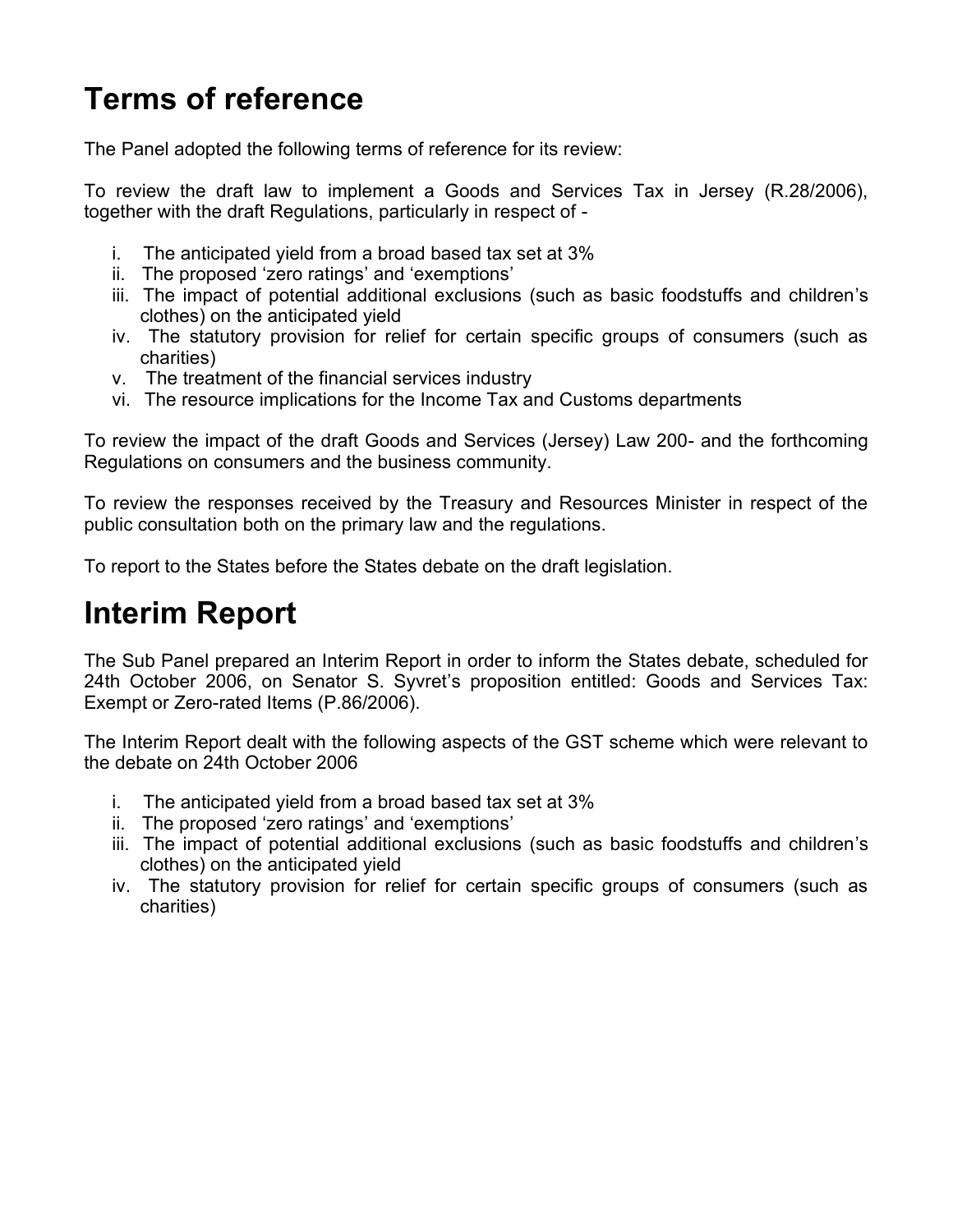## **Key Findings**

- 1. We acknowledge that the overall exemption for charities, combined with a method of reclaiming tax incurred on expenses, represents a considerable concession by the Treasury and Resources Minister. Jersey's arrangements for charities will be among the most generous of all the jurisdictions studied by the Sub Panel. (paragraphs 7 & 8)
- 2. The question of charities running commercial enterprises and activities as part of their fundraising activities is a difficult issue to resolve. As an increasing number of charities develop new fundraising strategies to maximise their income this point will need to be monitored. (paragraph 11)
- 3. We welcome the fact that the Education and Home Affairs Scrutiny Panel has agreed to review the Early Years Strategy. (paragraph 27)
- 4. We are concerned that the effect of GST on childcare provision does not appear to have been fully considered by the Early Years Strategy Review Group. (paragraph 28)
- 5. We believe that it is unacceptable for some private childcare provision to be subject to tax while a situation remains in which the States is unable to offer a facility for universal free entitlement for 3 to 4 year olds. (paragraph 28)
- 6. We welcome the exemption for residential and nursing homes. This exemption will have a significant benefit for individuals and families already paying high costs for the care of elderly relatives. (paragraph 30)
- 7. We welcome the fact that the Minister has accepted our recommendation not to zero rate extensions, improvements, maintenance and repair of domestic housing. (paragraph 44)
- 8. We find it disappointing that legal issues should have been raised at a late stage in finalising the draft legislation. We question why attention was not drawn to any legal problems with drafting at an earlier stage, and the length of time it took to resolve the issues once they were raised. (paragraph 54)
- 9. We also find it disappointing that the Treasury's financial forecasts have until very recently continued to include a full year's revenue from GST in 2008, based on the assumption that the law would be introduced in January 2008. Clearly this delay will cause a significant loss in revenue in the first year of the introduction of the new law. (paragraph 55)
- 10. Unlike GST the effects of Zero/ten and the creation of the 'Black Hole' will not be postponed. We believe that it may be in the best longer term interest of the Island not to limit the Minister's ability to respond to the fiscal circumstances which will arise following the introduction of zero/ten as part of his December 2010 (for 2011 fiscal year) budget planning process as was envisaged before the delays to the start of GST became apparent. (paragraph 68)
- 11. We believe that the arguments in favour of a margin scheme for used cars are convincing. (paragraph 108)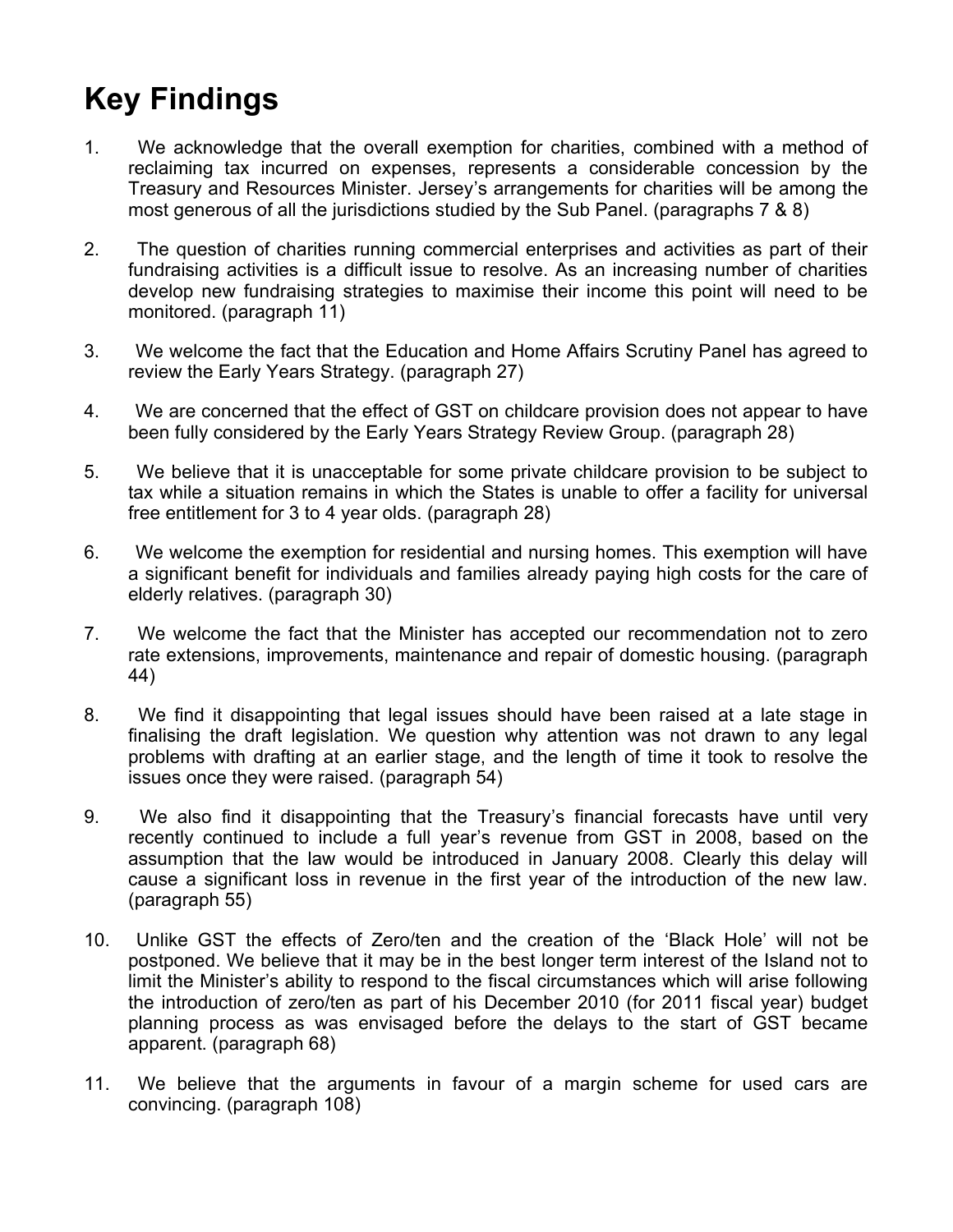- 12. We intend to report on further discussions with the Financial Services Industry in the next stage of our review when we consider the proposed Regulations. (paragraph 121)
- 13. We welcome the assurance that the Commission of Appeals will continue to act in a manner which is consistent with existing Jersey principles and procedures. (paragraph 146)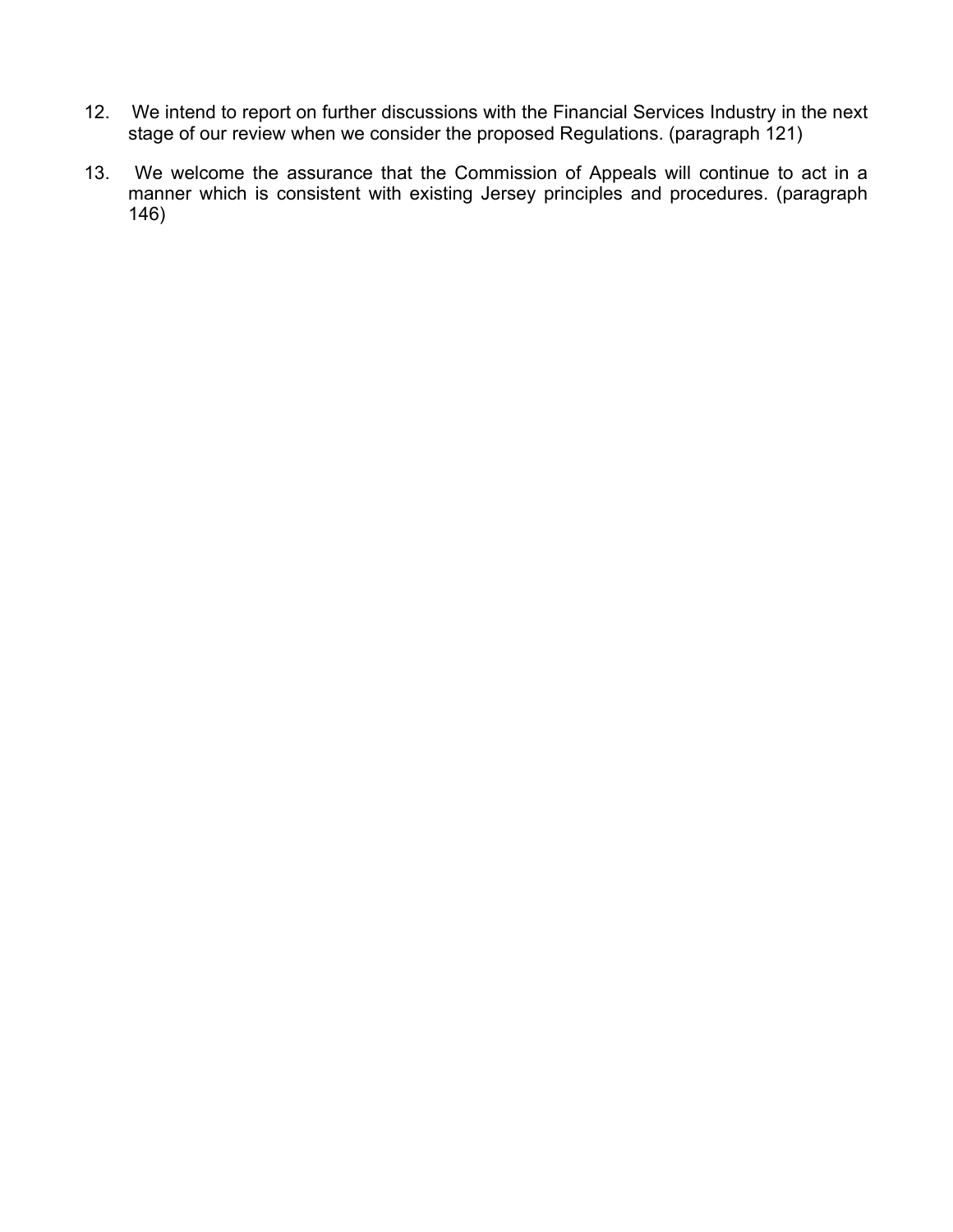## **Recommendations**

- 1. A review of the definition of charitable status should be undertaken by the **Income Tax Department**. Consideration should be given to a requirement for a charity to be of public benefit in order to qualify for exemption from GST. (paragraph 14)
- 2. **Jersey Law Commission's** proposal for a Charities Commission should be progressed with some urgency, and even if no change is made in the definition of a charity there should be an independent review of the status of existing approved charities. (paragraph 15)
- 3. The **Treasury and Resources Minister and the Education, Sport and Culture Minister** should work towards an urgent resolution of the problem of inequity in childcare provision before the introduction of GST in 2008. (paragraph 28)
- 4. Assurances we have been given about the pragmatic and non prescriptive approach of the Tax Office should be made explicit in guidance notes on the operation of the law. (paragraph 89)
- 5. A review of the operation of the GST scheme should be undertaken by the **Corporate Services Panel** in two or three years' time. (paragraph 90)
- 6. A margin scheme for the used car market should be introduced via Regulations. (paragraph 108)
- 7. The **Treasury and Resources Minister** must consider the needs of on-Island businesses as well as the Tax Office's costs when setting a de minimis level for the value of imports (paragraph 127)
- 8. Early action should be taken by the **Treasury and Resources Minister** to strengthen the constitution of the Commissioners of Appeal to enable it to respond quickly to any problems that may arise during the implementation of GST. (paragraph 140)
- 9. In the early stages of the introduction of GST, market forces should be allowed to determine whether or not prices are marked inclusively or exclusively. (paragraph 160)
- 10. The distinction in the draft law between residential rentals (which are zero-rated) and holiday lets (taxable) should be amended to take account of practice in the non-qualified residential sector. (paragraph 167)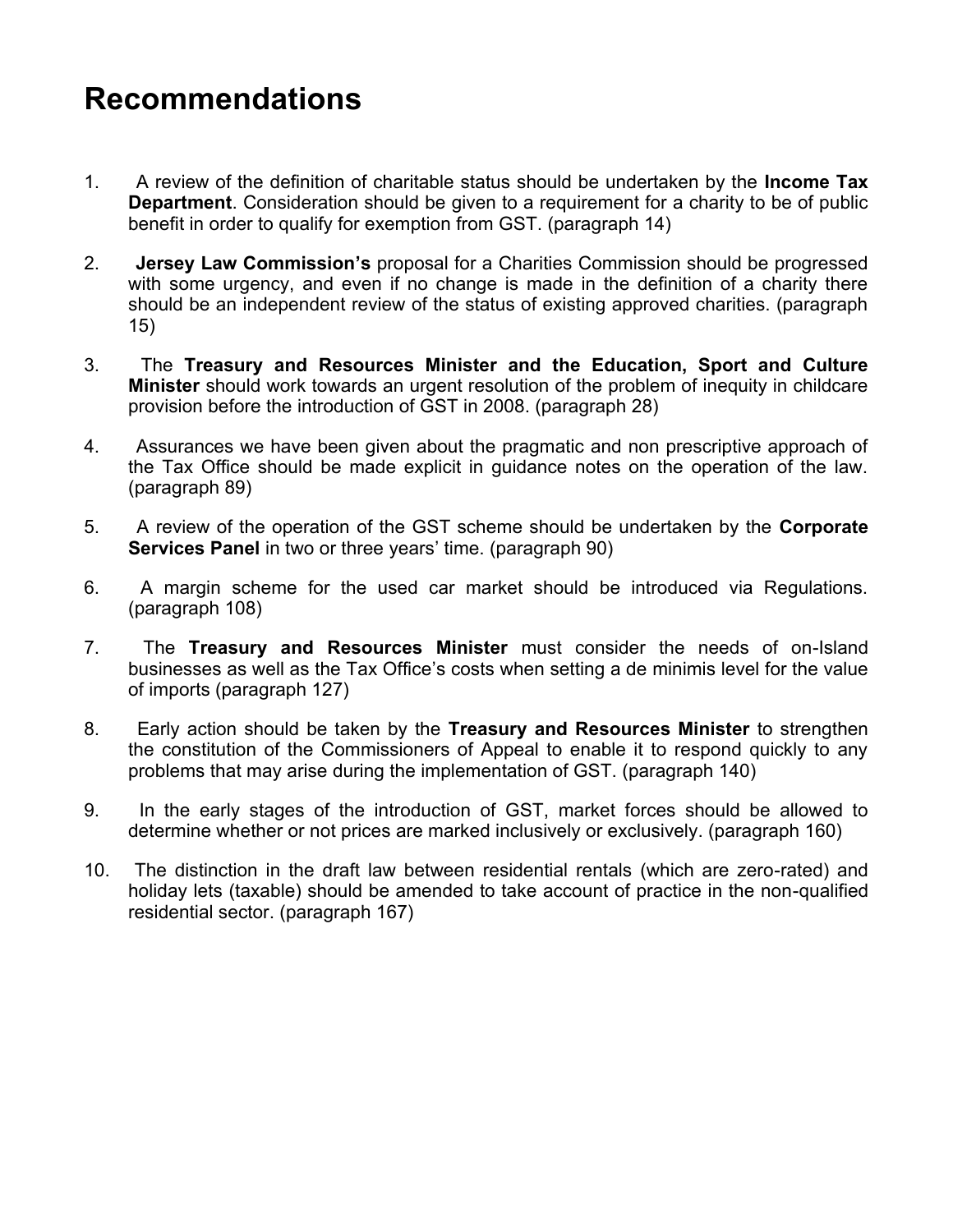## **Proposed Amendments to the Draft Law**

We propose amendments to the following articles of the draft law in order to bring about the change specified below

- 1. **Article 8(4)** to bring forward the date on which the Treasury and Resources Minister might vary the general rate of GST. (See paragraph 68 of our report)
- 2. **Article 41(2)** to specify in Regulations the powers of the Comptroller to determine the evidence required to claim input tax credit to be specified in Regulations (paragraph 91)
- 3. **Article 51(2)** to allow GST to be reclaimed in the case of a conversion of a nonresidential property (such as a barn) to residential use (paragraph 47)
- 4. **Article 88(4)** to reduce the level of penalty to international norms (paragraph 151)
- 5. **Article 89(3)** to reduce the level of penalty to international norms (paragraph 151)
- 6. **Article 92(1)** to redefine the liability of a director, manager or other officer (paragraph 155)
- 7. **Article 7 of Schedule 8** to restrict the circumstances in which the power of entry to business premises can be exercised (paragraph 96)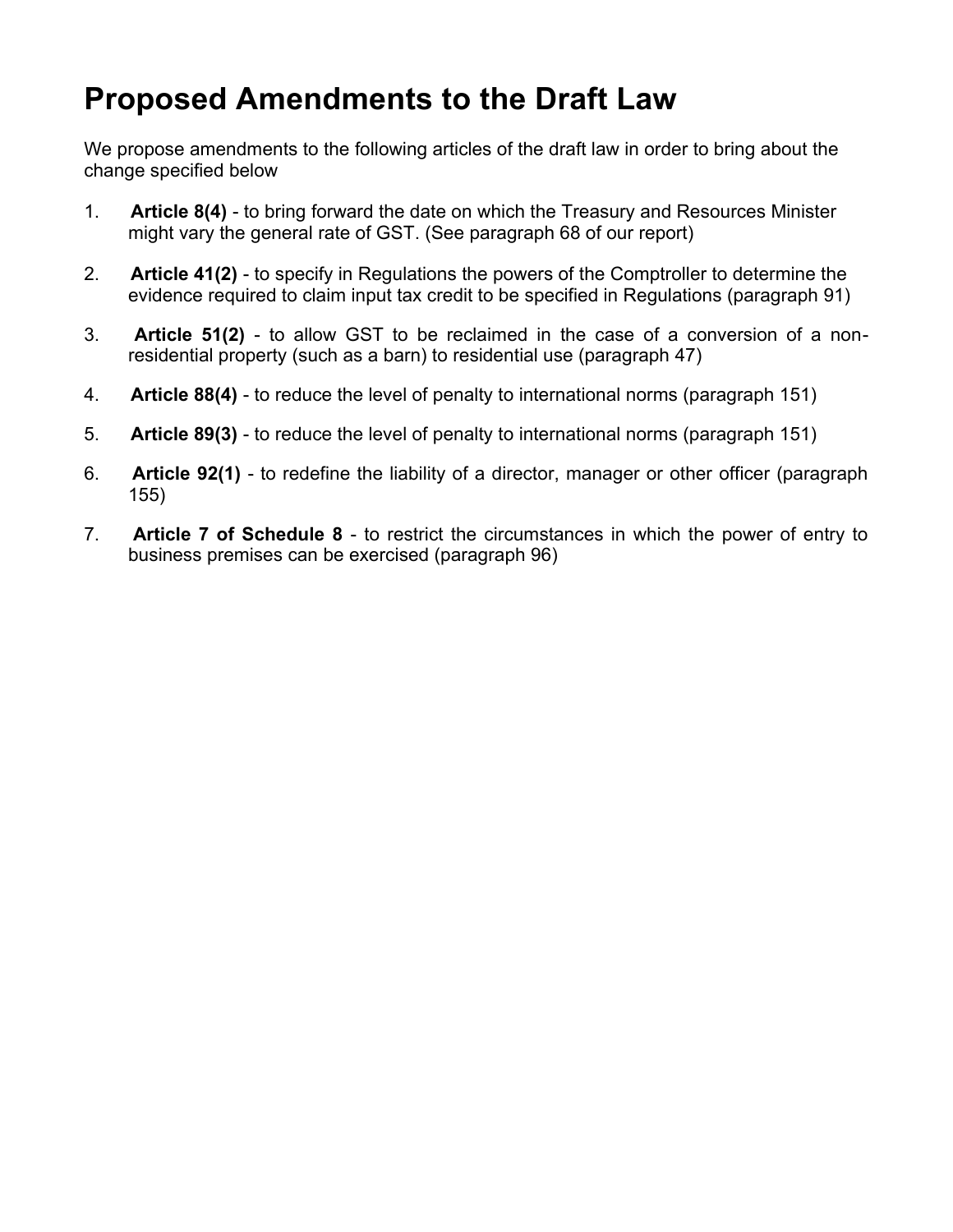## **Developments since the Interim Report**

- 1. The Corporate Services Panel presented the Interim Report (SR6/2006) of its GST Sub Panel to the States on 18th October 2006 in advance of the debate on Senator's Syvret's proposition on exempt and zero-rated items (P.86/2006).
- 2. In our Interim report, we studied the potential impact of the tax on various sectors of the community and found that the effect of zero rating a range of essential items, including basic foodstuffs, as proposed by Senator Syvret, would give relatively little benefit to the average low income household. We concluded that the Income Support scheme would, if it matched expectations, provide a greater level of protection to low income households. We found therefore that we could not support the Senator's bid to introduce a range of exemptions and zero-ratings.
- 3. We also commented on a number of other areas where the potential impact of GST was onerous and made some recommendations for modification or reconsideration. Below, we examine the Minister's response to our recommendations and other developments which have taken place since the debate in November.

#### **Charities**

- 4. We heard evidence in public hearings from a number of the larger organisations on the Island, such as Family Nursing and Home Care, Hospice and Mencap, who were concerned that the tax would increase their problems in fund raising and create difficulties for vulnerable people in our community. In response we carried out an indepth study of the potential impact of GST on the income and administration costs of a selected number of major charities. In September we arranged a public meeting in Trinity bringing together the Treasury Minister and many of the Island's charities. We welcomed the Minister's public commitment to giving charities favourable treatment under the GST law, recognising the immense contribution these organisations make to our community.
- 5. We are delighted that the Minister has responded so positively to our recommendation. Under Schedule 5 article 5 of the draft law the supply of any goods and services by a recognised charity shall be exempt.
- 6. In addition, charities will benefit from a 'pay and claim' system under which they will be able to recover tax on their business expenditure. This will be covered under a general provision in the law which allows the States to refund input GST in circumstances prescribed in Regulations (article 56).
- 7. **We acknowledge that this overall exemption for charities, combined with a method of reclaiming tax incurred on expenses, represents a considerable concession by the Treasury and Resources Minister**. The solution avoids the complexities of the treatment of charities in the United Kingdom VAT system<sup>[1]</sup> for both the Tax Office and the charities. Although there will inevitably be some increased administrative burden for charities in accounting for the pay and reclaim system the benefit is likely to outweigh any disadvantage.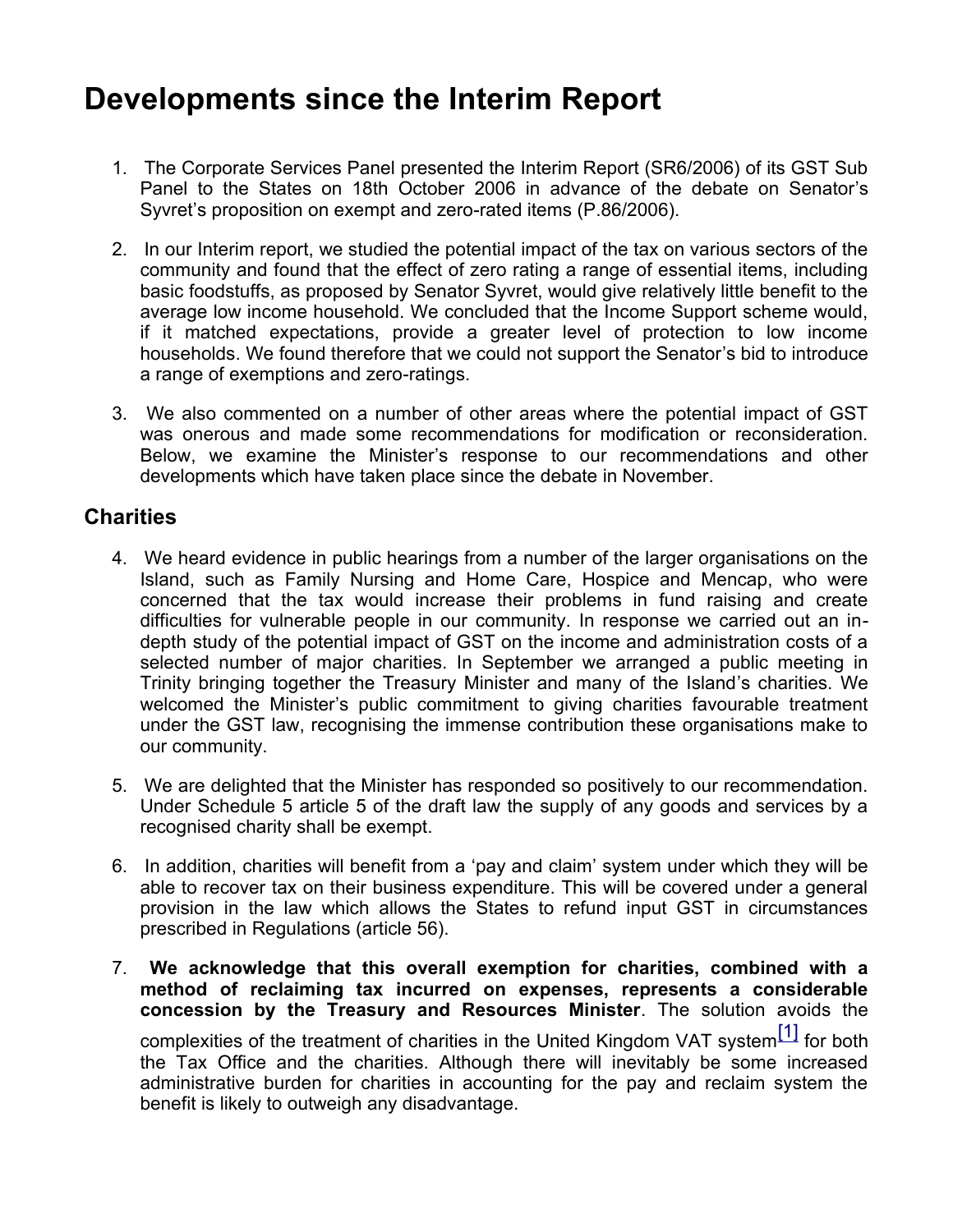- 8. **Jersey's arrangements for charities will be the most generous of all the jurisdictions studied by the Sub Panel**<sup>[2]</sup>. It meets the objectives of groups such as the Charities Tax Reform Group $\begin{bmatrix} 3 \end{bmatrix}$  in the United Kingdom and elsewhere in Europe, which have been campaigning strongly to remove heavy financial burdens suffered by charities from VAT.
- 9. The cost of this concession in reduced revenue to the States is estimated to be in the region of £0.5 million per annum<sup>[4]</sup>. The Minister told us that this would be compensated by increased revenue from the application of GST to maintenance and repairs of domestic housing. This amendment had been brought about as a result of another of the recommendations in our Interim Report (see paragraph 44 below).
- 10. Among the organisations to benefit from the concession to charities will be **Durrell Wildlife Conservation Trust**. Durrell is an important visitor attraction in the island and is in direct competition with all the other visitor attractions. Its admission, restaurant and retail sales would normally be liable to GST. These commercial activities are crucial in supporting Durrell the charity and this organisation had claimed in evidence to the Sub Panel that GST on its business activities could undermine the confidence of their benefactors and threaten the viability of their continued presence in the Island.
- 11. The general question of charities running commercial enterprises and activities as part of their fundraising activities is a difficult issue to resolve. Charities might be seen as gaining an undue advantage, through their exemption from the tax, over normal commercial businesses. It may be that there are relatively few charitable organisations in Jersey which are large enough in scale to compete on a commercial basis. **However, as an increasing number of charities develop new fundraising strategies to maximise their income this point will need to be monitored**.
- 12. A charity is defined for GST purposes by reference to corporations, associations or trusts recognised by the Income Tax Office. The criteria used by Income Tax for recognition of charities are based on a standard interpretation of 'purpose' under four activity headings (poverty, education, religion, and benefit to community).
- 13. The total number of bodies recognised by Income Tax as charities extends considerably beyond the 288 public charitable bodies which are registered members of the Jersey Association of Charities. We understand that there are many organisations whose status has not been reviewed by Income Tax for many years.
- 14. **We believe that a review of the definition of charitable status should be undertaken by the Income Tax Department and that consideration should be given to a requirement for a charity to be of public benefit in order to qualify for exemption from GST.**
- 15. The Jersey Law Commission has recently published a revised consultation paper on possible reform and modernisation of the Law of Charities including the establishment of a non-governmental Charities Commission or a Charity regulator which would take

over the role of assessment of charitable bodies from the Comptroller of Income tax $^{[5]}$ . This issue has been under discussion for some time without to date reaching a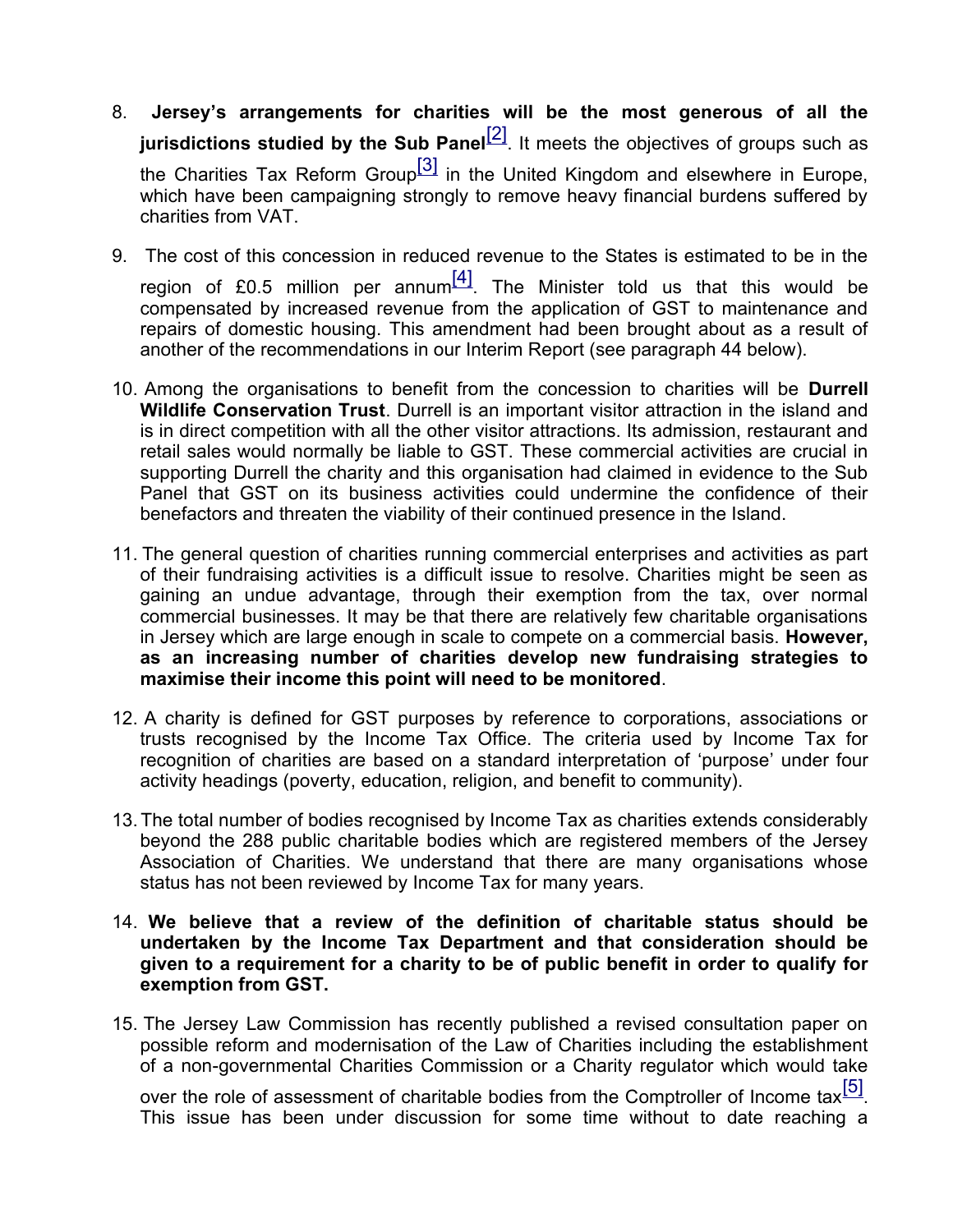conclusion. **In our view, the proposed treatment of charities under GST lends further weight to the arguments in favour of this reform and we believe that the proposal for a Charities Commission should be progressed with some urgency. Furthermore whatever the outcome of the reviews in paragraphs 14 & 15 above, the Panel recommends that a review of the organisations that currently benefit from charitable status be undertaken.**

#### **Education**

- 16. A high number of submissions were received during the first stage of our review from parents with children at the three Church schools $\left[6\right]$  in the Island, drawing attention to the important contribution made by these schools, including considerable financial savings to the States, due to parents opting for fee-paying education. We did not support their call for exemption but recommended that the relevant Ministers undertake a review of the grants for non-states Schools.
- 17.As a consequence of the exemption of charities the Island's fee-paying Church schools, as well as other institutions registered as charities, including St George's and St Michael's, will now be exempt from GST. Thus, by indirect means, the concerns over the impact of GST on school fees will have been resolved.
- 18. Based on a combined estimated annual fee income for 2007 of approximately £9.9 million $\begin{bmatrix} 7 \end{bmatrix}$  this exemption will mean a gross loss of 'output' tax to the States of approximately £297,000. The schools will also be entitled to recover non-staff related expenses (cost unknown).
- 19. It is understood by the Sub Panel that States fee paying schools, Victoria College and Jersey College for Girls will still be liable for GST. This clearly is inequitable with regard to the parents at those schools who will have to bear the tax. We understand that the matter has been under discussion between the Minister of Education, Sport and Culture and the Treasury and Resources Minister and that Senator Vibert is seeking exemptions provided for under Part 4, Article 20 (f) and/or (g) of the GST Law in order to provide equity.
- 20. **We would support an equitable solution which would restore parity for all feepaying parents while preserving the benefit to the charitable educational institutions.**

#### **Childcare**

21. We heard evidence in the first stage of our review regarding the current inequalities in the provision of childcare in the Island. We were told that he introduction of GST would only enhance existing inequities in childcare provision at a time when the Council of Ministers Working Group for 0 - 5 year olds was striving to improve access for working

parents to more affordable childcare<sup>[8]</sup>.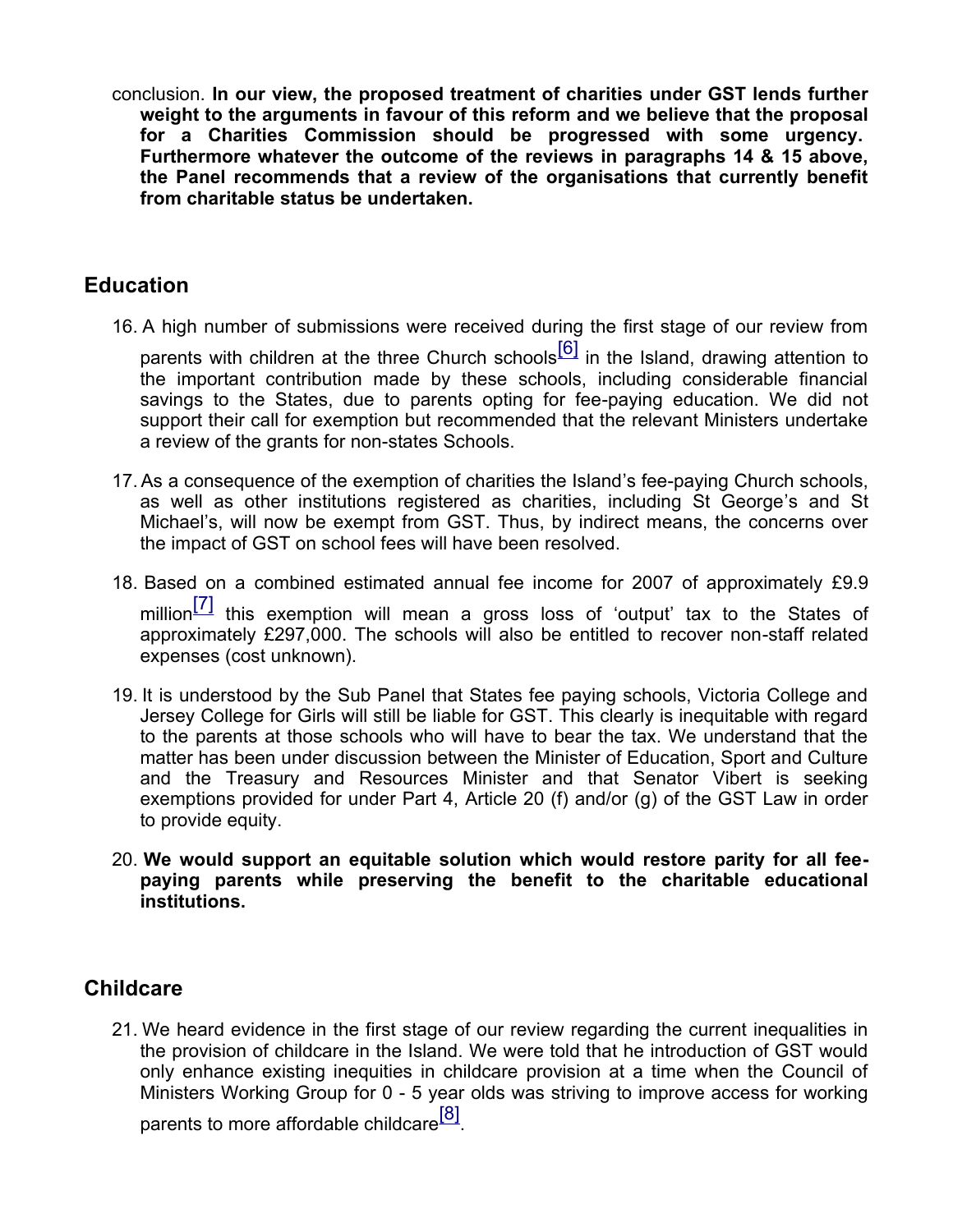- 22. We have noted that the arrangements granted to charities will further increase the inequities in childcare provision. There are currently 755 Charitable and 960 Noncharitable registered childcare places (not including ESC Activity Clubs - number of registered places unknown) in a total of 33 providers in the Island $\overline{[9]}$ .
- 23. Subsequent to our Interim report, in December 2006, the Education, Sport and Culture

Minister published the progress report of the Working Party<sup>[10]</sup>. This Group had been tasked to consider '*appropriate arrangements for financial support for parents and carers of this age group, including benefits and tax allowances*.' The group examined the impact of Child Care Tax Relief and Child Care Allowance schemes. However, no major recommendations regarding changes to these benefits were made due to the group not wishing to jump ahead of the new Income Support System. We note that no specific consideration was given to the potential impact of GST. The Review Group simply recommended that the relevant Departments '*monitor impact of Income Support and tax relief for families with children of 0-5 years and assess the effectiveness of these benefits in facilitating access to early education and care'*.

- 24. A more positive proposal to emerge from the Review Group was for free entitlement to 20 hours per week, 38 weeks per year for all three to four year olds. It is intended that this would be achieved through investment in private sector provision to complement States provided nursery classes. This initiative would be a major step in removing significant inequity in our community.
- 25. The Minister for Education, Sport and Culture has targeted September 2008 for the commencement of this scheme. However, whilst the proposal has been supported in principle by the Council of Ministers, funding has not been identified within the current total of cash limits so progress remains uncertain for the present.
- 26. The Jersey Early Years Association commented:

*JEYA feel very strongly that this has not been considered in the depth that the situation deserves and that GST will create discrepancies within private sector provision…. An even greater inequality will exist between GST nurseries and States Nurseries. Not only will those parents unable to get a place at a school nursery need to pay fees, they will also have to pay tax on those fees.*

- 27. We recognise in our Interim report that there were complex social and funding issues which were beyond the remit of our review. We recommended therefore that the Social Affairs Scrutiny Panel (now the remit of the Education and Home Affairs Panel) should prioritise a study of the outcome of the Strategy review group in their work programme for 2007. **We welcome the fact that this recommendation has been accepted by the Panel.**
- 28. **We are concerned that the effect of GST on childcare provision does not appear to have been fully considered by the Review Group. We believe that it is unacceptable for some private childcare provision to be subject to tax while a situation remains in which the States is unable to offer a facility for universal free entitlement for 3 to 4 year olds. We urge the Treasury and Resources Minister and the Education, Sport and Culture Minister to work towards an urgent resolution of**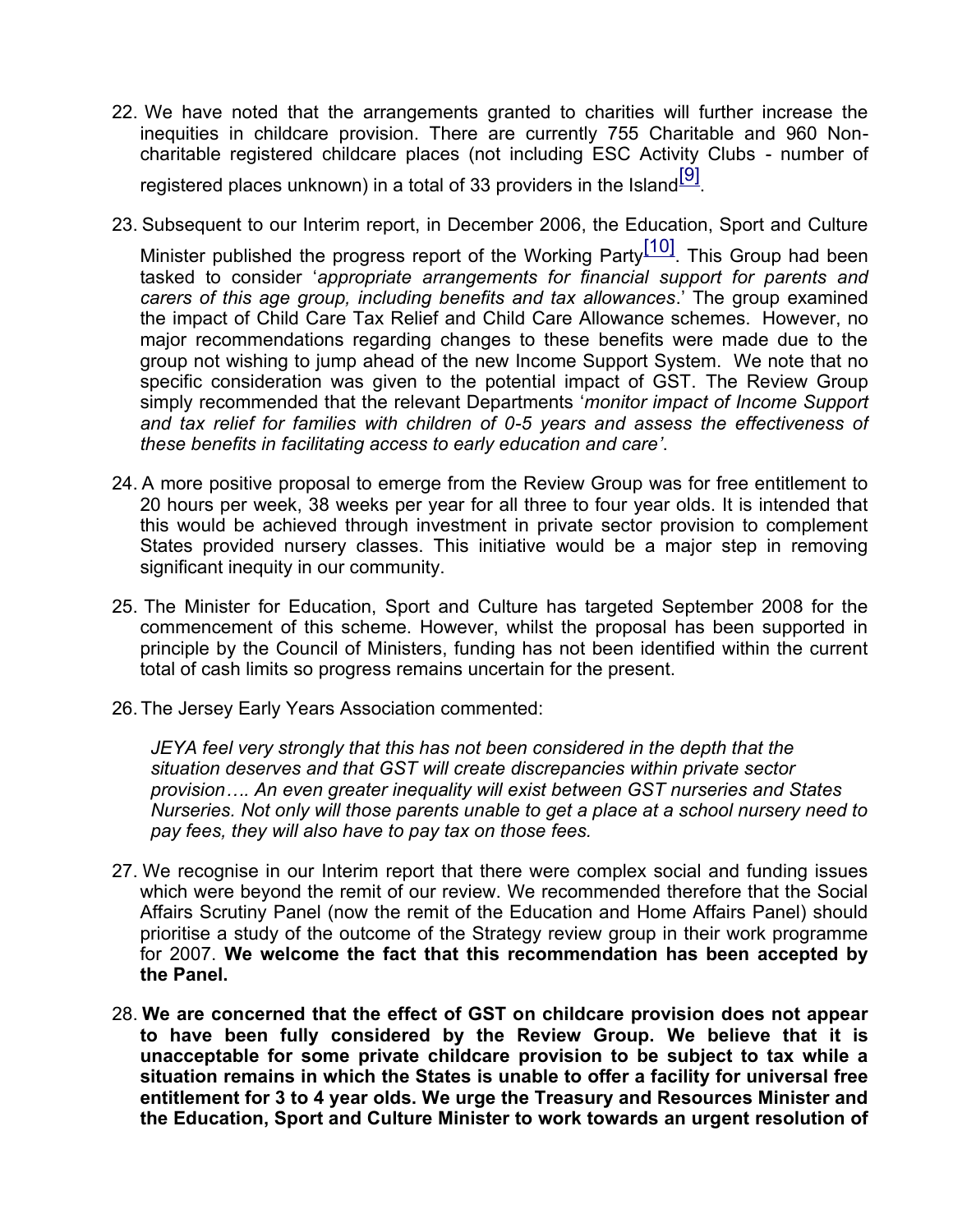**this problem before the introduction of GST in 2008.**

#### **Residential and Nursing Homes**

- 29. At the time of our Interim report we were awaiting clarification of the treatment of this sector from the Treasury
- 30. We note that Schedule 5 article 5 of the draft law excludes the supply of any goods and services to patients or residents in a registered Nursing or Residential Home. **We believe that this is a sensible exemption. It will have a significant benefit for individuals and families already paying high costs for the care of elderly relatives.**

#### **Healthcare**

- 31. During the first stage of our review the Social Security Minister announced that the impact of GST on doctors' fees and prescription charges would be absorbed by the Health Insurance Fund. We expressed concern that this approach might not be sustainable in the long run.
- 32. We welcomed the announcement by the Minister during the States debate in October 2007 that he would review the position regarding medical goods and services, including exemption for doctors, dentists and opticians.
- 33. We note that Schedule 5 Article 4 of the draft Law provides that goods and services provided by registered health professional will be exempt. We understand therefore that the following registered professional groups will be exempt :

 Doctors, Dentists, Opticians: Ambulance paramedics Biomedical scientists **Chiropodists Chiropractors**  Clinical psychologists Clinical scientists **Dietitians**  Midwifes Nurses Occupational therapist **Orthoptists Osteopaths Physiotherapists Psychotherapists** Radiographers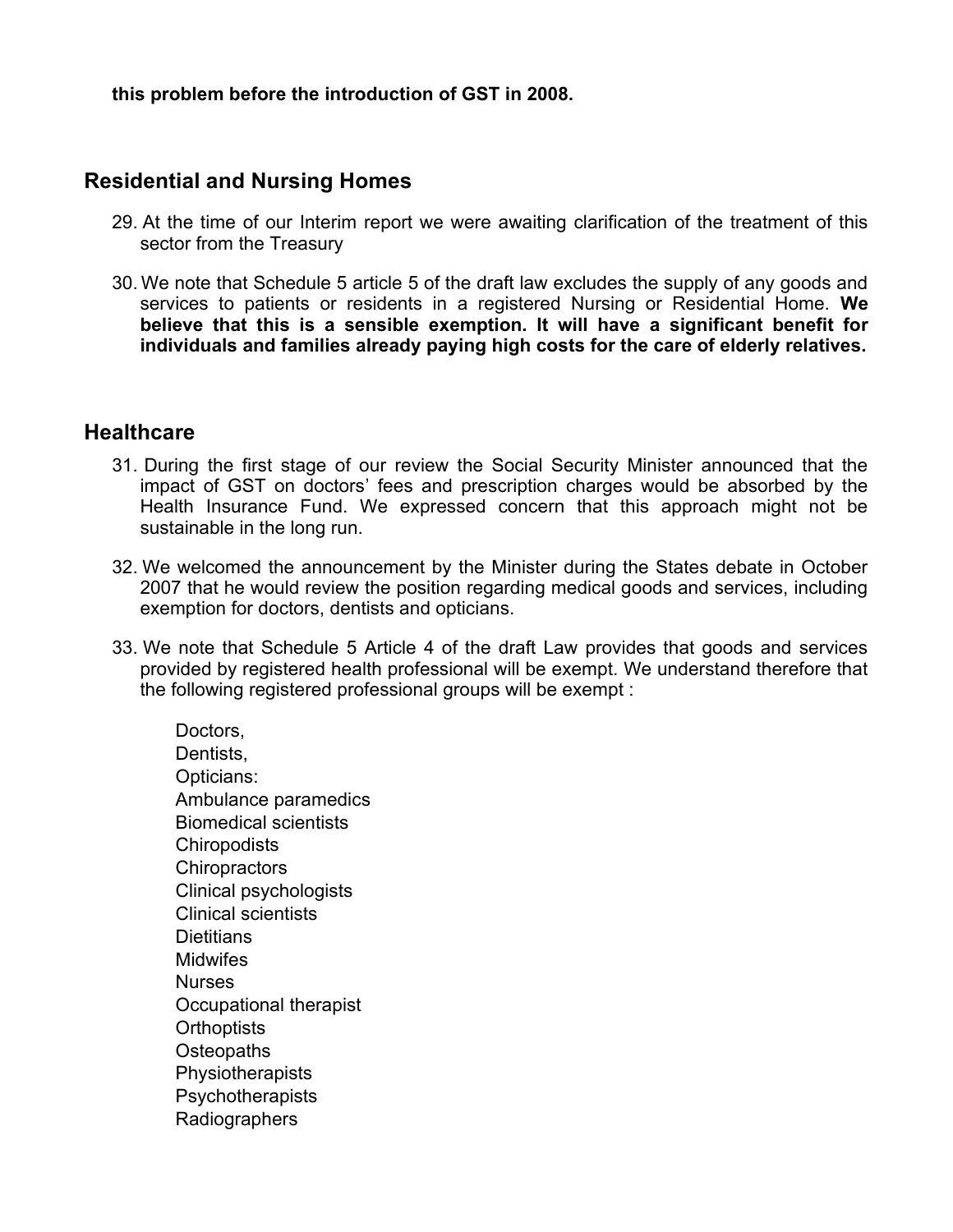Specialist community public health nurses Speech and language therapists

34. The above list covers virtually all healthcare services. However we note that

 Homeopathic treatment is not registered in Jersey and is therefore liable in theory to GST charges, but only if care was provided through a business with a turnover above the £300,000 GST-registration threshold.

 Also not included in the above list, are a number of professionals including art therapists, prosthetists and orthotists and hearing aid dispensers. However, we believe that it is most likely that such professionals would be working within the public health services. If providing private healthcare, they would be liable to charge GST on their services only if they were involved in a business with a turnover above the £300,000 GST-registration threshold.

35.Goods and services provided by vets will not be exempt from GST.

#### **Prescribed medicines**

- 36. We note that under Schedule 6 article 3 prescribed medicines will be treated as zerorated supplies. This will make little practical difference to consumers, as previously the Social Security Minister had undertaken to cover the costs of GST through the Health Insurance Scheme.
- 37. We note that non-prescription medicines and pharmaceutical products provided over the counter, such as pain relievers, cough medicines, vitamins and stop-smoking products, will still be subject to GST.

#### **The Arts Trust**

- 38. The Arts Trust in its submission to the GST consultation asked for special treatment under GST for the Arts and artists on the grounds that they provided an essential contribution towards quality of life and economic development. We did not support this view in our Interim Report but said that their concerns should be addressed by supportive strategic initiatives in conjunction with the Economic Development Department, rather than by exemption.
- 39. In response to this recommendation the Economic Development Department commented:

*Jersey Arts Trust receives indirect financial support from the Economic Development Department each year as they are invited to organise the programme of street entertainment and other theatrical performances which are paid by this Department. The current budget for these activities stands at £50,000 p.a. As the majority of the funding for the Jersey Arts Trust is received from Education, Sport and Culture it would perhaps be inappropriate for us to comment on that. However,*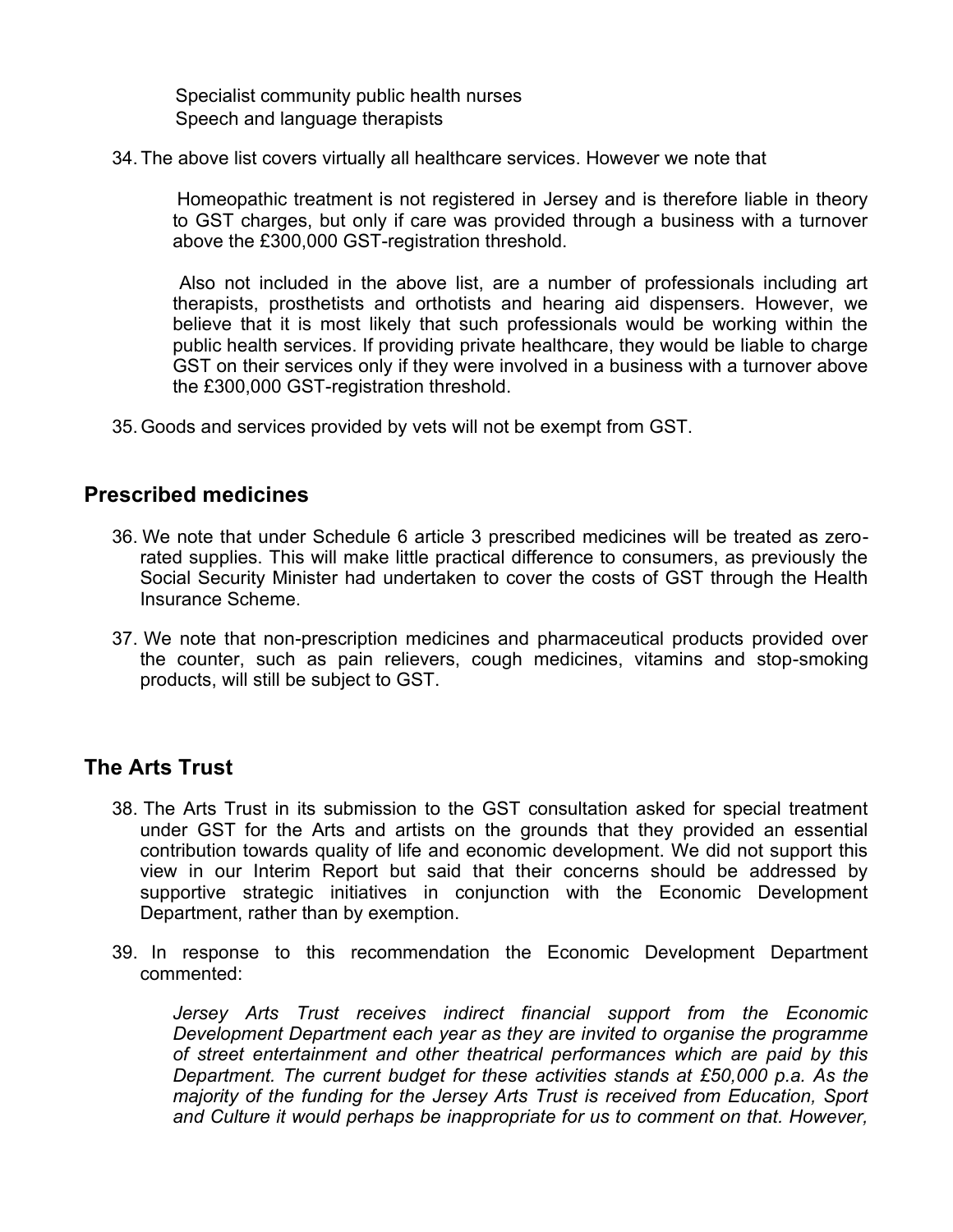*we are aware of a number of diverse artistic activities which are flourishing within the Island, supported by the Arts Trust. There is no evidence to suggest that GST would have any great effect on these activities.*

- 40. In the Summary of Responses to Public Consultation prepared by Crown Agents it was reported that *'the views of the Arts Trust remain under consideration*.' The Sub Panel asked the Treasury and Resources Minister on 2nd March for his current view. He responded that it might be possible to consider the underlying activities of the Arts Trust as a charity. However, he considered that it was appropriate that commercial productions taking place in premises provided by the Arts Trust would be liable to GST.
- 41. We understand that the GST Director will enter into further discussions with the Arts Trust in the near future.

#### **Tourism**

- 42. In its evidence to the Sub Panel the Jersey Hospitality Association argued for exemption for the industry as a whole on the grounds that it was an export industry and also separately for conference business. The Sub Panel did not support this proposal but recognised that the tourism industry might require further support from the Economic Development Department in terms of developing strategic initiatives
- 43. In response the Economic Development Department commented:

*In general the exceptions for operators within the industry were not supported by the Department mainly because of the difficulties in administration. We also recognised the importance of tax being generated through spend within the tourism industry contributing to the overall States revenue stream.*

*The industry has for a long period of time been very well supported by government in Jersey through significant investment by the tourism department itself for marketing purposes and also in more recent years by the Tourism Development Fund. The Jersey Hospitality Association has benefited from a number of extremely favourable arrangements with the department including running the outsourced Bien V'nue scheme and the opportunity each year to publish a highly profitable advertising magazine.*

*It is clearly not possible to separate conference expenditure from other forms of tourism expenditure and therefore not possible to exempt the conference industry. As a result of the huge investment in hotels and other facilities within the island, we anticipate that conference tourism will continue to grow and not be affected by the implementation of GST at 3%.*

#### **Housing**

44. For the Interim report we commissioned a study of the potential impact of GST on domestic housing. We accepted the Treasury's position that new build domestic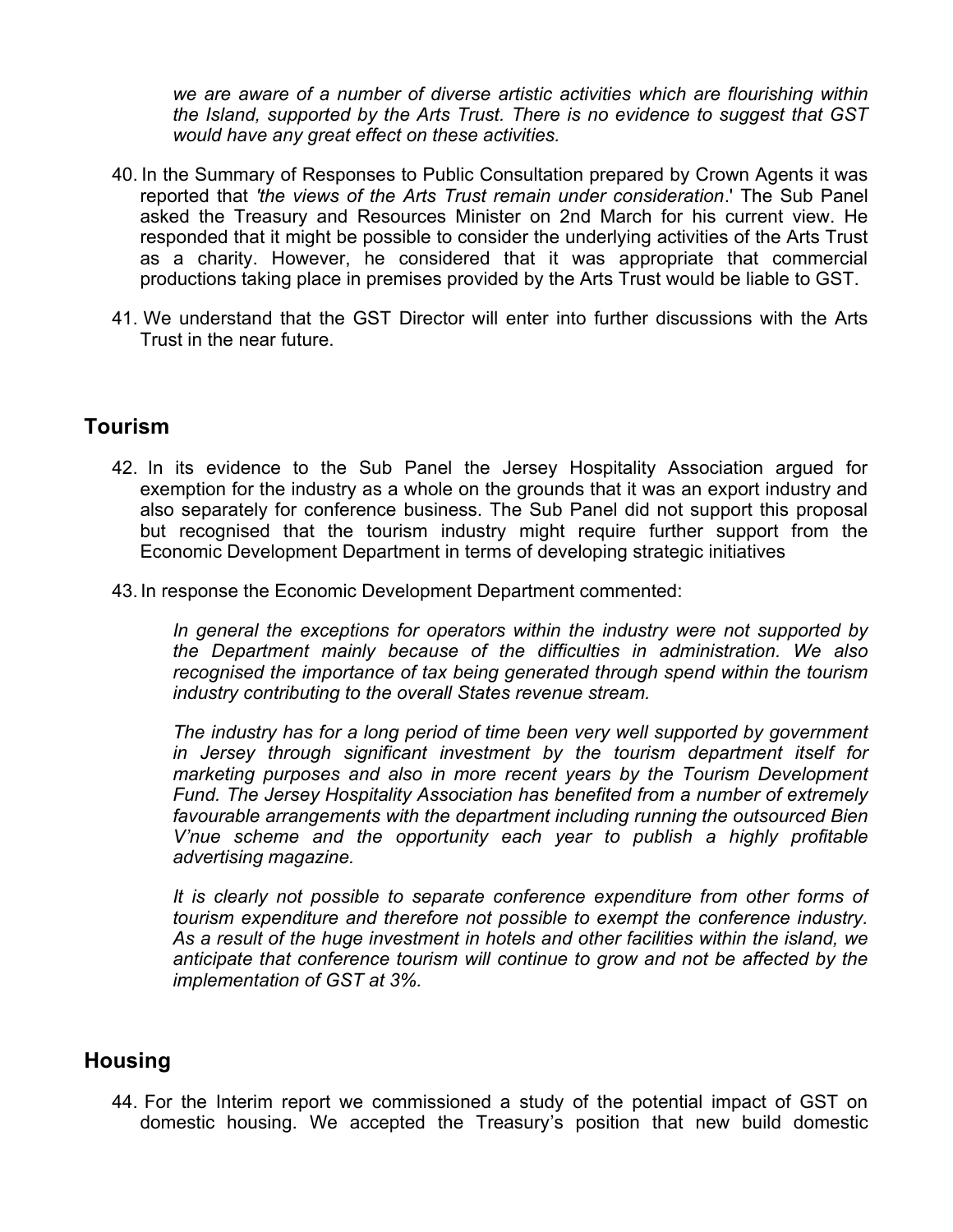- properties should be zero-rated but questioned the proposal to zero-rate extensions, improvements, maintenance and repair, as we felt that zero rating these items would have been inconsistent and unfair when the line was held so firmly against zero rating in general. **We welcome the fact that the Minister has accepted our recommendation.**
- 45. Article 51(2) specifies that refunds of GST will not be allowed on 'the alteration, conversion, enlargement, improvement, reconstruction or repair of an existing building' and 'the making of an extension'
- 46. We estimated that the potential revenue gain from applying GST to repairs and maintenance alone would be £0.6 million $\frac{[11]}{[11]}$ . The Minister said that this additional revenue will compensate for the revenue foregone through the exemption for charities.
- 47. We question one element of Article 51(2). We believe that conversion of a nonresidential building (such as a barn) to residential use is the equivalent of new build and should have the same GST treatment. If GST is payable on the supply of goods relating to the conversion of an existing property we foresee the possibility that developers would find it more economical to demolish rather than take the trouble to convert the existing structure . **We therefore intend to seek an amendment to the draft law to delete the word 'conversion' from Article 51(2)(a).**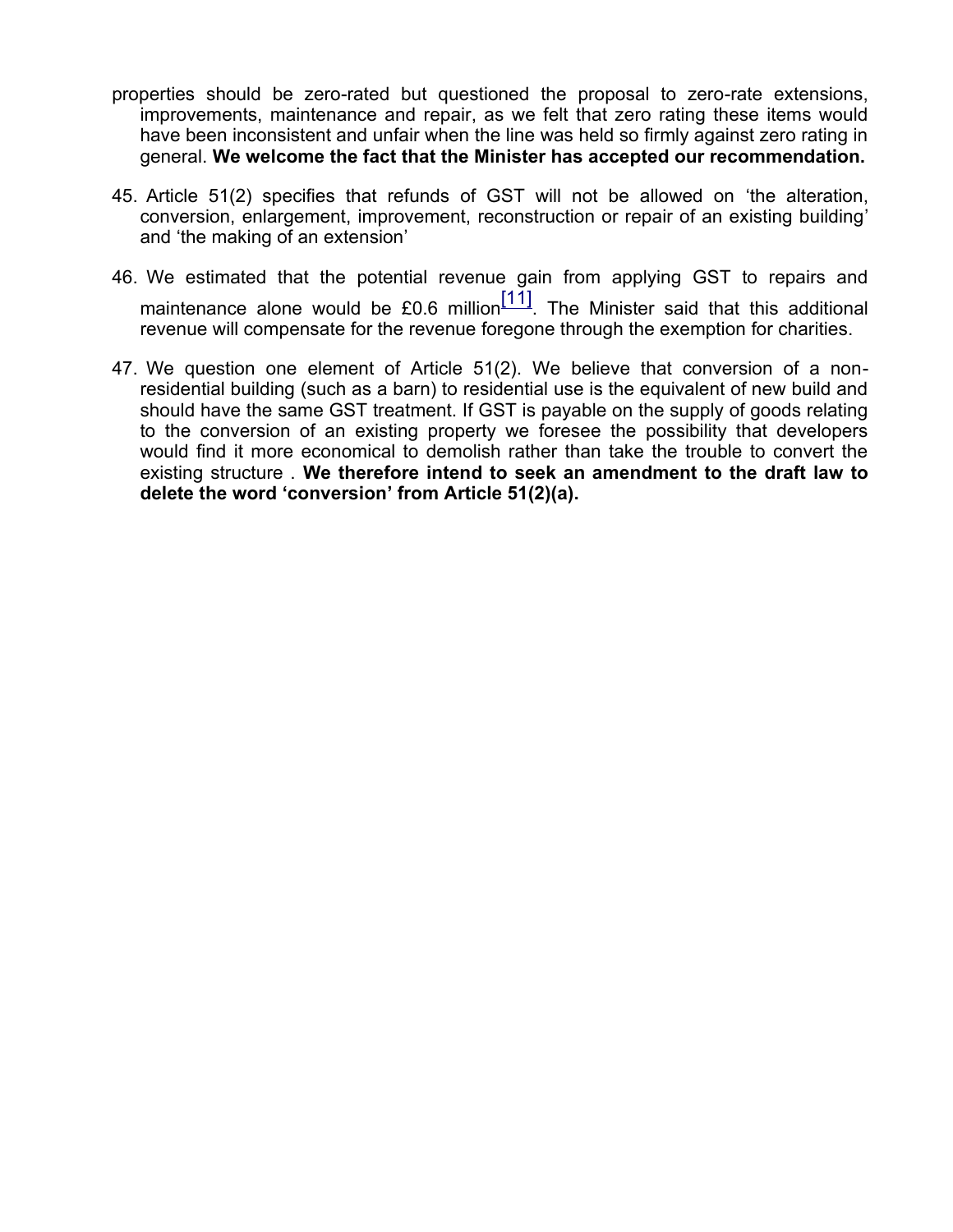## **Issues identified in the Draft Law (P.37/2007)**

48. In this section of the report we examine specific articles in the draft law. We highlight a number of provisions in the draft law where we have sought clarification. In certain cases, we have decided to seek an amendment to the draft legislation

#### **Legal technical issues**

- 49. The Minister advised the Sub Panel on 27th December 2006 that he was facing some legal technical issues made by the Attorney General on the drafting detail of the Law.
- 50. The Minister advised the Sub Panel in the public hearing on 2nd March 2007:

'*The Attorney General was asked to take further advice, which he did.'*

- 51. The Sub Panel subsequently discussed the issue in detail with the Attorney General in private session on 2<sup>nd</sup> March 2007.
- 52. As a consequence of the time taken to resolve this matter, progress on finalising the draft law was delayed for approximately four months and the projet was lodged on 6th March 2007, whereas lodging had previously been expected in the fourth quarter of 2006. The Law was then scheduled for debate in April with the introduction of the tax timed for the end of April 2008 allowing for a period of twelve months for educational and registration visits to take place.
- 53. The Minister acknowledged that this delay would lead to a loss in revenue from GST in the first year. Instead of a full year's revenue of £45 million, there would be a loss of approximately £15 million. He commented:

*I am concerned that there has been tax loss and a time delay but I am more than reassured that we have a law which is fit for purpose. I should hate to find that I have got maybe not £15 million worth of revenue but £50 million or £500 million worth of revenue which I suddenly find has not been collected legally and I have a real problem in my hands. So it is an irritation, if you like, that the delay may have cost us £15 million but I am far more interested in getting a law, which is going to go on the statute book no doubt for many years to come, right to start with.*

- **54. We find it disappointing that legal issues should have been raised at such a late stage in finalising the draft legislation and question why attention was not drawn to this matter at an earlier stage. We also question the length of time it took to resolve the issue once it was raised. Clearly this delay will cause a significant loss in revenue in the first year of the introduction of the new law. We do not accept that this delay was brought about by any other factor, such as the debate on exemptions or other changes to the design of the scheme.**
- **55. We also find it disappointing that the Treasury's financial forecasts have until very recently continued to include a full year's revenue from GST in 2008, based on the assumption that the law would be introduced in January 2008.**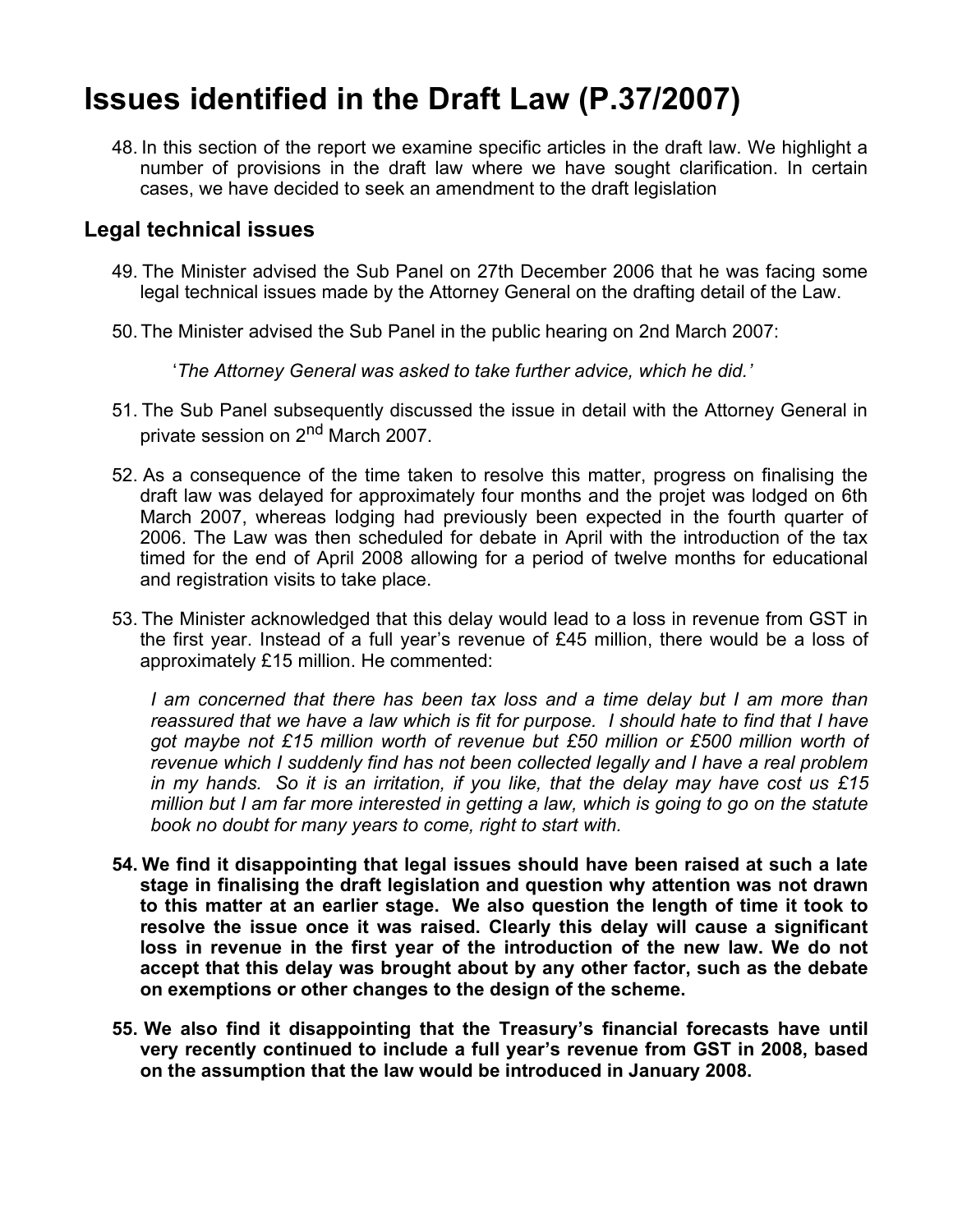#### **General Rate of GST**

- 56.Article 8(1) provides that GST shall be charged at 3%. Article 8(4) provides that the rate shall not be amended for a period of three years from the anniversary of the day on which article 8(1) comes into force. As a result of the delay to the introduction of GST as discussed above, we believe that the first practical occasion on which the Minister might propose any change in the rate of GST could be in the Budget debate in December 2011.
- 57. We are conscious that the States is in the midst of a period of budget restraint with considerable uncertainty surrounding the island's financial position over the next few years due to the 'Black Hole' created by the move to zero/ten taxation.
- 58. The Corporate Services Panel drew attention in 2006 to the problem of future revenue

shortfalls in its report on the Financial Framework of the States Strategic Plan<sup>[12]</sup>. The Panel asked the Treasury then to provide indicative figures for the period beyond the five year Strategic Plan. Forecasts for the years 2012 - 2015 showed a growing gap between income and expenditure with ongoing annual deficits of between £33 and £40 million $\frac{[13]}{[13]}$ . Far from balanced budgets over the five year period 2006 - 2011, which was the stated aim of the Minister, we feared that a structural deficit was developing in States finances.

- 59. In our Interim report<sup>[14]</sup> we examined the implications of covering a potential shortfall of £35 million through increased GST revenues. We calculated that a rate of 6.3% would be required to achieve the revenue.
- 60. We asked the Minister, therefore, whether it would not be better in the long run to introduce GST at a higher rate immediately in order to address the deficit at an earlier stage, and to avoid the prospect of even more serious remedial action being required at a later date. Alternatively, we asked whether it would not be better for him to have the flexibility to vary the rate without waiting for three years to pass.
- 61. The Minister was unyielding in his response:

*I made a decision to propose the question of GST as a part-solution to a fiscal deficit of £80 to £100 million and the task given to the Crown Agents 2 years ago was to advise me on GST indications of raising that sort of level of money. The advice which I received, and which the States accepted, was that with a broad-based tax, GST, to raise that sum of money was a reasonable option. That was the advice at the time. That remains the advice and that remains the solution to that particular problem. So, yes, I think the 3 per cent is the correct rate and, yes, the problem is not going to change. That particular problem has not changed and the 3 per cent rate could be fixed for 3 years as far as I am concerned without compromising that problem at all. I think it is also a commitment that I have given, which the States have endorsed, and which I see no reason to vary or move away from.*

62. He assured the Sub Panel that despite difficulties being experienced in resolving shareholder provisions, Zero/ten would deliver the anticipated revenue: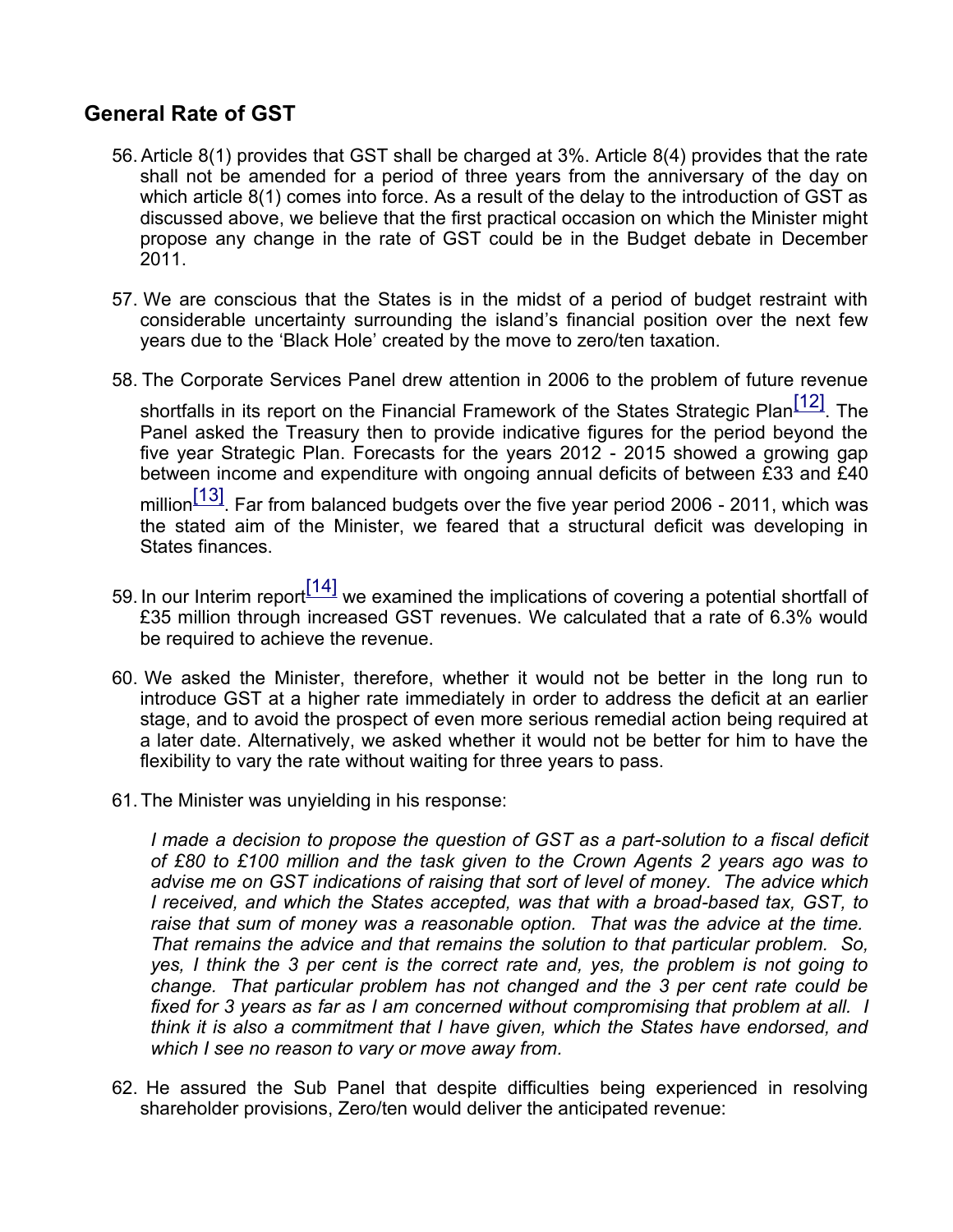*What we are saying is there is a need to have shareholder provisions in Zero/Ten which are watertight which generate the levels of revenue that we are expecting to generate and those projections are still on target. How the Zero/Ten regulations are finally drafted in the law in respect of those shareholder provisions will cause us some concern. We have got to get them right but as soon as we get them right the level of revenue we are talking about is still within my estimate.*

- 63. The Minister told the Corporate Services Panel<sup>[15]</sup> that there were a number of reasons why he preferred to maintain the proposed rate for the full three years. In his view, the moratorium would encourage the States to be disciplined in its spending plans. He feared that higher States spending would have the effect of making businesses uncompetitive and would undermine economic growth. He said that the States faced constant pressures to increase spending on improved social provision; however, it was essential to curb spending to what the States could reasonably afford. Therefore he preferred to keep the door closed for the time being on any rate rise.
- 64. He went on to say that attempting to remove the three year moratorium on changing the rate of GST and vary the rate at an earlier stage would create complications in determining the correct levels of assistance to the Income Support scheme. It was likely also to re-open the debate on further exclusions. He felt that the priority should be to ensure that the scheme worked properly whatever the rate. The possibility of a higher rate of GST now would make this job harder.
- 65. Despite the confident assertions by the Chief Minister in announcing the provisional outturn figures for 2006 and the revised financial forecasts for the next few years $^{[16]}$ , we believe that there is every reason to remain cautious about the Island's financial position. We are aware of the urgent spending pressures already faced by the States the funding of the Early Years Strategy is a case in point and we have already drawn attention to the need to address this problem as a matter of priority (See paragraph 28). By 2010 there may be further reasons why the Minister might consider a rise in the general rate of GST would be appropriate, even necessary.
- 66. We understand that the States will be in a much better position in 2009 to take stock of the effects of the Fiscal Strategy changes and the impact on States income. Nevertheless, we continue to have concerns about waiting for a full three years from the anniversary of the introduction of the tax before the Minister is permitted to make any proposal to the States to vary the general rate of GST.
- 67. Also, as stated above in paragraph 54, we are aware of the significant loss in future revenue in the first year of GST caused by the delay in debating the draft legislation. The four month delay in lodging the draft legislation may have further postponed in practical terms the date on which the Minister might deem it necessary to vary the general rate (to the Budget debate in December 2011). We recognise that this delay was caused by factors which required attention but we believe it may be unwise to similarly postpone the Minister's ability to vary the general rate.
- 68. **Unlike GST the effects of Zero/ten and the creation of the 'Black Hole' will not be postponed. We believe that it may be in the best longer term interest of the Island not to limit the Minister's ability to respond to the fiscal circumstances which will**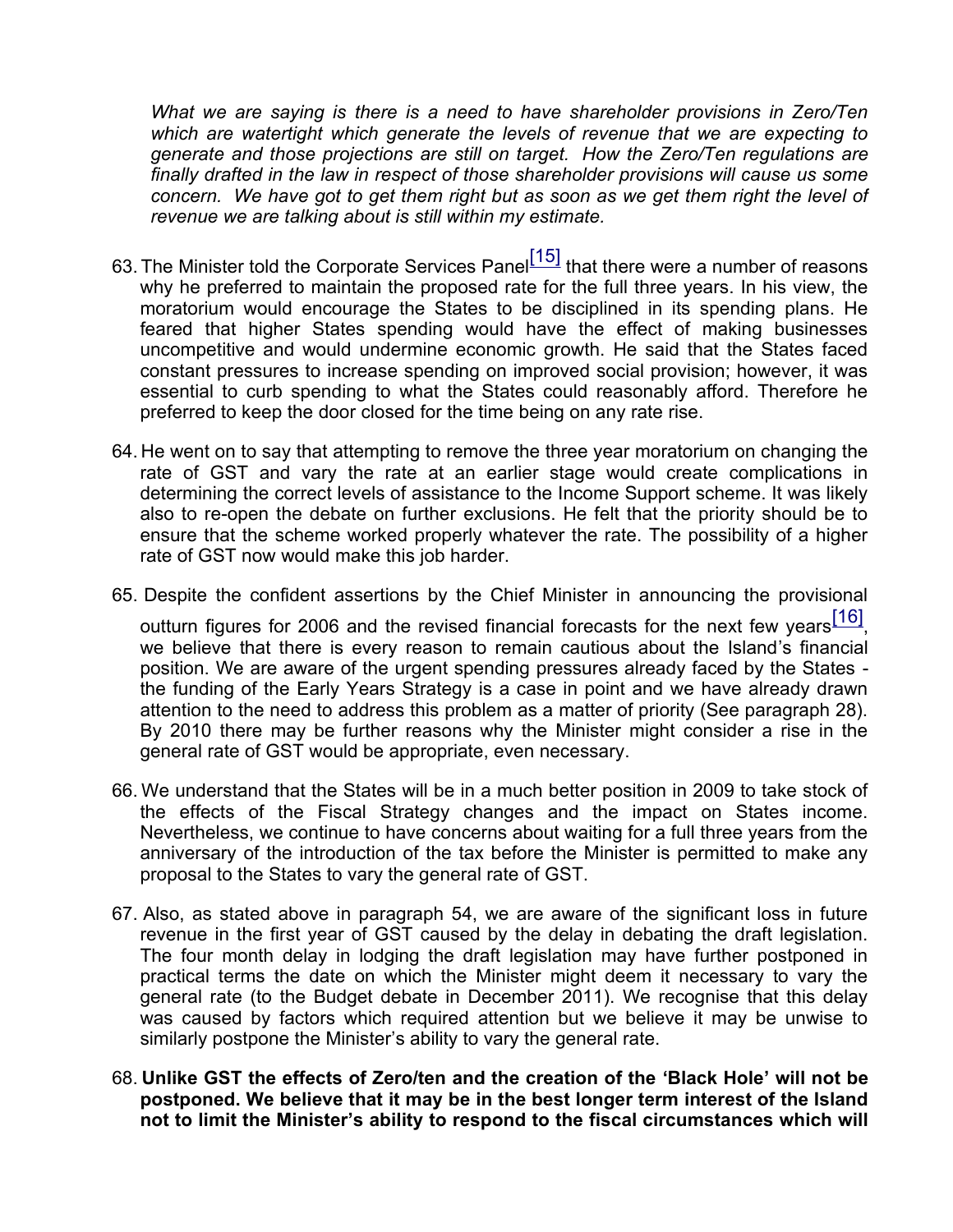**arise following the introduction of zero/ten as part of his December 2010 (for 2011 fiscal year) budget planning process as was envisaged before the delays to the start of GST became apparent. We therefore intend to seek an amendment to Article 8(4) which will allow the Minister to propose an amendment to the GST rate at any time after 31st December 2010.**

#### **Parishes**

- 69. The GST treatment of Parishes is covered under Part 4 of the GST Law there are many references to Regulations under Article 20. This gives massive scope for "flexibility" should the need arise.
- 70. We understand that the introduction of GST will not have any significant effect on the current operation of Parish authorities or the services they provide. The following principles apply:

 The Parishes will each register for GST and can therefore recover all GST charged on expenditure.

 Parishes will be entitled to recover input GST on expenditure related to the provision of statutory goods and services, for example printing driving licences, collection of stray dogs.

 Income from statutory licence functions will not be a taxable supply. It is expected that this would cover most Parish income, including rates.

- 71. The fees charged for residential care homes operated by the Parishes of St. Helier and St Brelade will be exempt on the same basis as other registered residential homes.
- 72. The fees for a nursery school operated by a Parish would be subject to the tax (irrespective of taxable turnover) because all Parishes will be registered.
- 73. Under the draft GST law refuse collection and road repair/maintenance are not excluded and as such would be potentially taxable. We understand, however, from the GST Director that refuse collection and road repair/maintenance are considered statutory obligations of the public sector. These services are provided either directly by the Parishes or, in many cases, by contracting the services to the private sector. In either case the Parishes would be entitled to recover any GST incurred on:
	- (a) the purchase of materials, equipment or other assets (there would not be any GST on wages for employees); and
	- (b) services provided by outside contractors, where the contractor is GST registered.

#### **Powers of the Comptroller**

74.Part Ten of the draft law deals with payment of taxes. Under a number of articles in this part, specified below, the Comptroller is given extensive discretionary powers to act by 'general direction'<sup>[17]</sup>)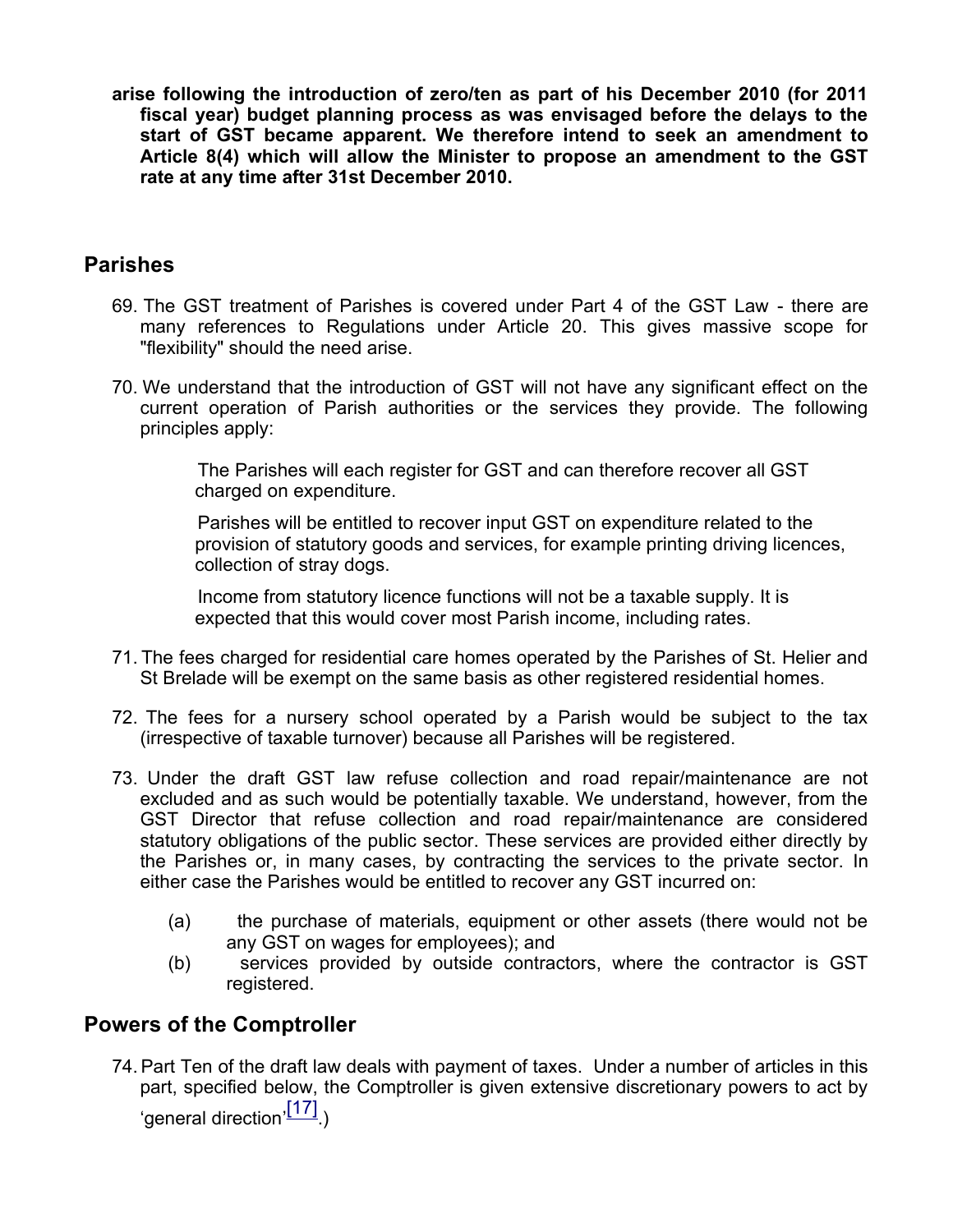75. The Comptroller will have the power, for example:

to refuse to repay input GST to a particular business or to all businesses.

to impose conditions on a repayment,

to issue directions as to how inputs are to be attributed to outputs.

 to make directions about matters such as when GST returns are to be made, what records must be kept, and the use of estimates.

to order a business to pay its GST in advance.

to demand not a pre-payment but security for future GST payments.

- 76. We noted that there has been a shift from the position in the consultation draft published in March 2006<sup>[18]</sup> where it was intended for the States to set Regulations which would specify the circumstances in which the Comptroller's could exercise his powers.
- 77. Regulations would give the States responsibility for setting the parameters and guidelines which would restrict the Comptroller freedom to act. The effect of this shift then is to leave the Comptroller with a great deal of flexibility to decide on procedural matters. Although some of the points may appear relatively minor, we believed that some could be very disruptive for particular businesses, and we were concerned that the whole together might constitute an oppressive system.
- 78. The issues we have identified are set out in detail below. They have been discussed in detail with the GST Director. His responses are included.

| <b>Sub Panel comment</b>                                                                                                                                                                                                                                                                                                                                                                                                                                                                               | <b>Response of GST Director</b>                                                                                                                                                                                                                                                                                                                                                                                                                                                                                                              |  |  |  |
|--------------------------------------------------------------------------------------------------------------------------------------------------------------------------------------------------------------------------------------------------------------------------------------------------------------------------------------------------------------------------------------------------------------------------------------------------------------------------------------------------------|----------------------------------------------------------------------------------------------------------------------------------------------------------------------------------------------------------------------------------------------------------------------------------------------------------------------------------------------------------------------------------------------------------------------------------------------------------------------------------------------------------------------------------------------|--|--|--|
| <b>Article 35(1)(b)</b> gives the Comptroller the<br>power to refuse to repay input GST to a<br>particular business or to all businesses.<br>The recovery of input GST is crucial to a<br>GST system, and although the Comptroller<br>needs to have powers to combat fraud, this<br>power as currently drafted is unrestricted.<br>(the taxpayer would be entitled to carry<br>forward the GST credit to set off against<br>future liabilities, but this could cause<br>significant cashflow problems) | This relates to net credit <i>i.e.</i> net amount<br>repayable on a GST return.<br>The<br>Comptroller may refuse to repay but he is<br>still giving credit to the taxpayer either by<br>credit or reducing a<br>open<br>current<br>outstanding liability or against a future<br>liability. It is perhaps also an Article for the<br>future – when integrated ledgers are used<br>it could be a taxpayer is due a repayment<br>for GST and yet has an outstanding liability<br>for other direct taxes [offsetting to protect<br>the revenue]. |  |  |  |
|                                                                                                                                                                                                                                                                                                                                                                                                                                                                                                        | Each taxpayer is coded as either payment<br>or repayment (the balance taken over a 12<br>month period). This power can be used<br>when taxpayer (coded as payment)<br>submits a repayment return $-$ although the<br>taxpayer can request a carry forward credit<br>- this allows the Comptroller to direct a<br>carry forward credit. It can also be used to<br>stop small repayment amounts (which add<br>to the administrative burden).                                                                                                   |  |  |  |
| <b>Article 35(3)</b> is similar to the above. It $\vert$ This is normally used to                                                                                                                                                                                                                                                                                                                                                                                                                      | the<br>benefit                                                                                                                                                                                                                                                                                                                                                                                                                                                                                                                               |  |  |  |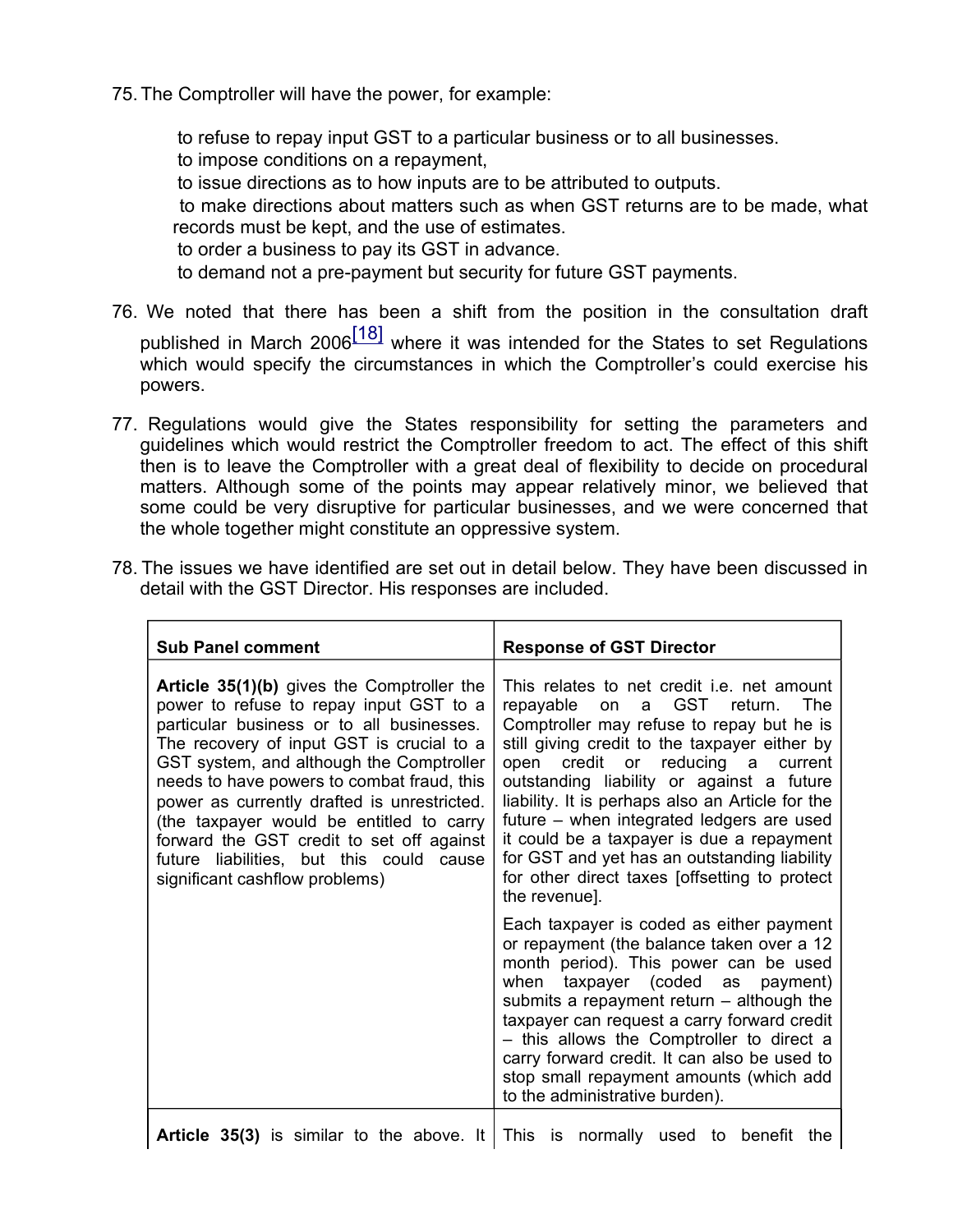| allows<br>the<br>Comptroller<br>to<br>impose<br>conditions<br>a repayment, with<br>no<br>on<br>restriction on when that power can<br>be<br>exercised.                                                                                                                                                                                                                                                                                                                                                                 | taxpayer. It allows the Comptroller to repay<br>a GST Credit submitted on a return that<br>would look odd (no supplies made and / or<br>only exempt supplies) but on conditions<br>that would safeguard the revenue. This<br>might be particularly useful in Jersey where<br>the incidence of seasonal trade will be<br>high.                                                                                                          |
|-----------------------------------------------------------------------------------------------------------------------------------------------------------------------------------------------------------------------------------------------------------------------------------------------------------------------------------------------------------------------------------------------------------------------------------------------------------------------------------------------------------------------|----------------------------------------------------------------------------------------------------------------------------------------------------------------------------------------------------------------------------------------------------------------------------------------------------------------------------------------------------------------------------------------------------------------------------------------|
| Article 36(1). Businesses can only offset<br>input GST (on their purchases) against the<br>output GST due on their sales to the extent<br>that the input GST is "attributable" to<br>taxable sales. This section allows the<br>Comptroller to issue "directions" as to how<br>inputs are to be attributed to outputs. For a<br>business with mixed taxable and exempt<br>supplies this could reduce the amount of<br>input GST that they can recover, and<br>hence significantly affect their final GST<br>liability. | Again this is meant to help the taxpayer. It<br>will only apply to anyone that is partly<br>exempt. Any input tax directly attributable<br>taxable<br>outputs<br>would<br>be<br>fully<br>to<br>recoverable.<br>directly<br>Any<br>input<br>tax<br>attributable to exempt outputs would not be<br>recoverable. This article would allow simple<br>methods for calculating the recoverable<br>portion of any non attributable input tax. |
| Article 41(2) deals with input tax (whether<br>domestic or imports) and covers the<br>evidence required to claim input tax credit<br>(retention of a supplier's tax invoice or and<br>import entry and other<br>commercial<br>evidence). Some of these matters could<br>have a significant effect (e.g. whether GST<br>returns and payments are due annually,<br>quarterly or monthly), and so should<br>perhaps be decided only by the States.                                                                       |                                                                                                                                                                                                                                                                                                                                                                                                                                        |
| Article 45(1) gives the Comptroller the<br>power to order a business to pay its GST in<br>advance. This could force a business to<br>close if it cannot raise funds to do so.<br>While this may be reasonable in some<br>cases (for example where a business has<br>previously defaulted), the law has<br>no<br>restrictions on when this power can be<br>exercised.                                                                                                                                                  | This is intended to allow a taxpayer to pay<br>a liability by instalment. Requiring advance<br>payment or security is only applied in<br>extreme<br>cases $-$ not just<br>because<br>has<br>defaulted.<br>"Phoenix<br>someone<br>syndrome" is an example - contrived<br>insolvency.                                                                                                                                                    |
| <b>Article 46</b> is similar to article 45(1). It gives<br>the Comptroller power to demand not a<br>pre-payment but security for future GST<br>payments. Again, this could force a<br>business to close, or prevent a new<br>business from opening. In this case there<br>is a condition that "the Comptroller thinks it<br>necessary for the protection of GST<br>revenue", but this is very weak.                                                                                                                   | 46(1) relates only to a GST credit (net<br>repayment).<br>46(2) is for the general security mentioned<br>above.                                                                                                                                                                                                                                                                                                                        |

79. We have reviewed these provisions in comparison with international norms and have noted that the discretionary powers of the Comptroller are similar to those in the UK.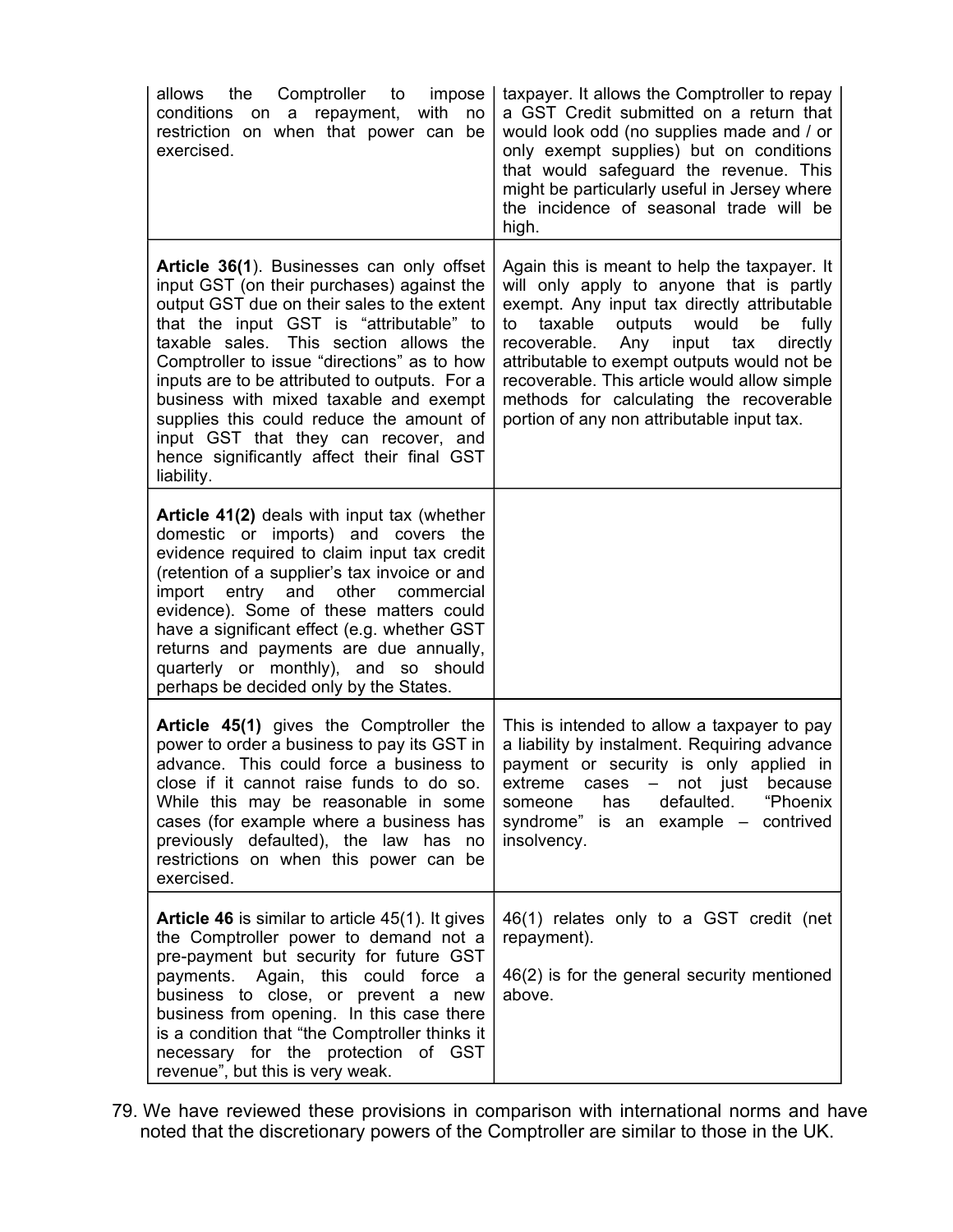- 80. The Sub Panel was advised by the GST Director that, in his view, it was common in other jurisdictions to have these powers in Regulations<sup>[19]</sup>.
- 81. We recognise that the powers of the Comptroller in each of the above cases will be subject to appeal to the Commissioners. In paragraphs 134 - 148 below we have sought to examine whether this is a sufficient safeguard by seeking evidence from those who currently use the Commissioners.
- 82. The GST Director advised us that the powers in P.37/2007 are in keeping with the wide powers in the Income Tax (Jersey) Law and the Customs and Excise (Jersey) Law as well as being probably rather less draconian than those in the UK VAT Act. Jersey Finance, however, contested this opinion believing that the draft law was overprescriptive :

*The existing approach and procedures available to the Comptroller in the event of non-compliance under the income tax code are based on principle, not prescription, with the Comptroller having sufficient powers to ensure compliance with the law whilst at the same time having discretion to exercise those powers in a pragmatic and flexible way.*

*We have particular concern with Failure to Comply (Part 14), Appeal (Part 16), and Offences (Part 17) of the draft law where in our view the provisions are out of step with the 'equivalent' provisions under the existing income tax code.*

*In order to minimise the cost of collection and to minimise the administrative burden for all business sectors, we believe that significant elements of the above parts could be removed and replaced with a much simplified set of general anti-avoidance enforcement and appeals principles and procedures which are consistent with existing Jersey jurisprudence.*

83. The Treasury and Resources Minister told us that the intention of the draft law was to enable the Comptroller to act if necessary:

*…it enables things to happen. It does not mean they must happen. I think Constables around the table will know that they have significant powers which they never use and, hopefully, never have to use and the fact that they have them very often deters people who might otherwise do things because they know that if they did them, then the Constable could use those powers. So, it is a sort of tensioner if you like, but all that this law does is it enables the Comptroller to do things if he has to*.

84. The Minister was asked whether such far reaching powers were necessary in a small jurisdiction like Jersey: He said

*I think you might not need the same degree of use of that power but I think having the power there is equally necessary in a larger or smaller jurisdiction. It is how you apply it and I think the parallel, if you like, the way that both Income Tax and Customs have applied their powers to date is such to indicate that in a small community like ours they do not need to be heavy handed. The powers are there but they are very rarely used to their full extent.*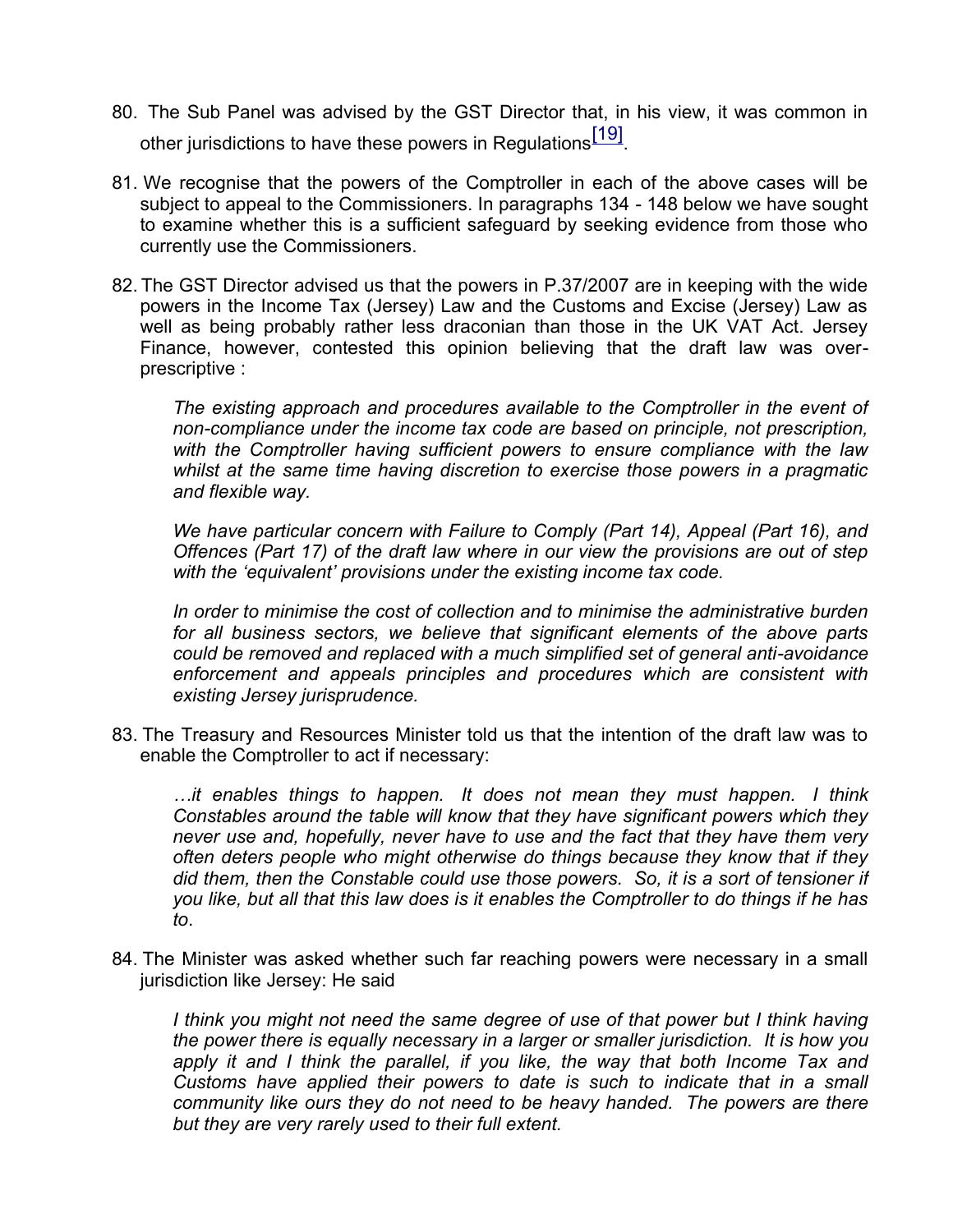85. The Comptroller of Income Tax told us:

*We apply the Income Tax Law in a reasonable, sensible, light touch manner. You can feel free to talk to any professional and I am sure they will all tell you that we do not apply the powers of the law in an oppressive manner or an onerous manner…… I anticipate exactly the same thing happening with the GST law.*

86. Jersey Finance<sup>[20]</sup> confirmed this view:

*'The Jersey tax environment has been reasonably collaborative to date, and the experience of the members of the Fiscal Strategy Group on contentious issues is that it has generally been possible to negotiate the outcome with the Comptroller without resorting to a higher authority. This is a positive and practical approach and practitioners would hope that this would continue in the future.'*

- 87. We have considered at some length whether it would be appropriate to seek to amend the articles quoted above in order to return to the position in the Consultation draft whereby the States would prescribe through Regulations boundaries to the discretion exercised by the Comptroller.
- 88. We have decided however that we will not seek to amend the draft law (except in the case of Article 41(2) - see paragraph 93) We recognise that a pragmatic, nonprescriptive approach has been the norm as regards the application of the Income Tax law and we have come to the conclusion, on the basis of the assurances given above that the Comptroller should continue to be allowed a broad degree of discretion in determining procedural matters. This is a finely balanced decision and we have opted for simplicity at this stage.
- 89. **We recommend nevertheless that the assurances we have been given should be made explicit in guidance notes which we anticipate will be published regarding the operation of the law so that businesses are not left in any doubt about the overriding philosophy of the GST Department.**
- 90. **We also believe that it will be essential to review the operation of the GST after it has been allowed to bed down in, say, two or three years time. It will then be possible to take account of the experience of businesses in administering the tax. This review will be the responsibility of the Corporate Services Panel in the next life of the States after the elections in 2008.**
- 91. **In the case of Article 41(2) we believe that there is a matter of sufficient importance to be prescribed by the States. This article deals with a principle, rather than a procedural matter, under which the Comptroller could potentially turn what is meant to be a Goods and Services Tax into a pure sales tax with the consequent disadvantageous cascading effect. To the extent that a business holds market power and therefore the ability to pass on such a cascaded tax to its customers it could in addition have the effect in practice of turning a consumer tax into a business tax.**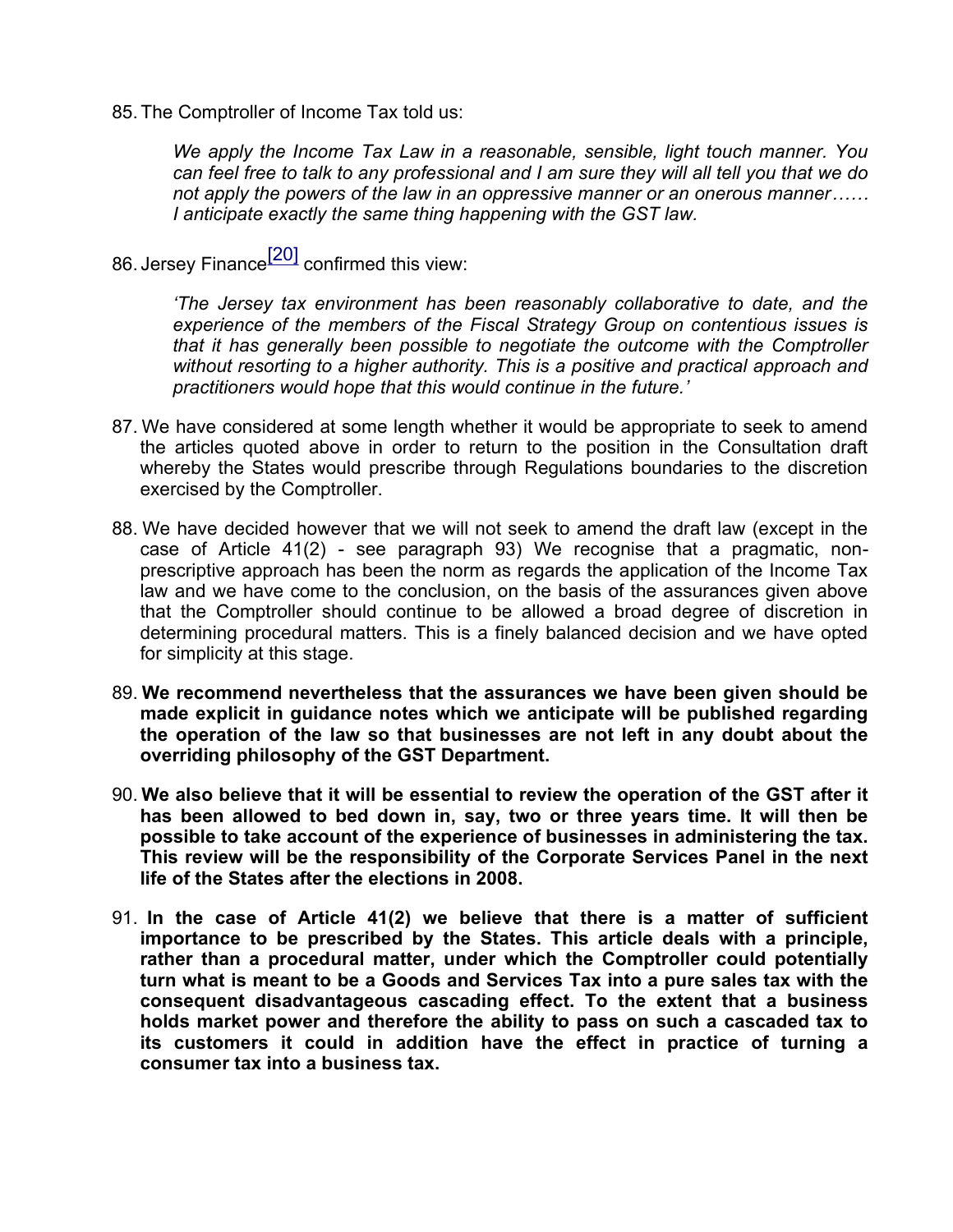#### **Power to enter and search premises**

- 92. We note that under Article 7 of Schedule 8 an authorized person may enter business premises at any reasonable hour for the purposes of examining goods, services, records, devices and equipment or to take samples. We questioned whether this power introduced the impression of an adversarial or suspicious approach which was unlike the current style taken by Income Tax. Over-enthusiastic use of this power could alienate businesses whose co-operation was essential in the smooth operation of the scheme.
- 93. The Minister recognised that in a small island and with a high threshold for business registration it was unlikely that there would be many occasions on which it would be necessary to call on these powers:

*Basically, Jersey businesses are law abiding. They are also in a small community where you can see what is going on. The likelihood of the sort of levels of VAT fraud which are occurring in the UK going on in Jersey is far more remote. So, yes, from that point of view you could say that you needed less legislation. What I would say is you need the same legislation but you would not need to apply it to the same degree because you have a far greater degree of compliance within the local community. I do not think it is a good idea not to have those powers. I think it is a good idea that we do not have to use those powers because we are a law abiding community.*

94. The GST Director emphasised that the style which would be adopted was completely different from the early days of VAT in the United Kingdom:

*The whole style has to be: "We are here as a service to support you, the businessman, to comply with your obligations. We will do everything that is possible to help you. If you do not then we have some measures which can be used." But the onus, the emphasis, is on a completely different and new relationship, one which is there to support and help.*

95. We have looked at this power in other jurisdictions. We noted that UK VAT is similar – "an authorised person may at any reasonable time enter premises used in connection with the carrying on of a business". New Zealand also seems to give a similar power to make unannounced visits. However Singapore restricts the power in two sensible ways. The officer must have:

reasonable cause to believe that an offence has been committed; and

 reasonable grounds to believe that the delay needed to obtain a search warrant would cause the evidence to be removed.

**96. We accept that it is necessary for the Comptroller to have the power to enter and search premises in reserve. We believe that the Singapore restrictions are sensible and intend to seek an amendment to the draft law accordingly.**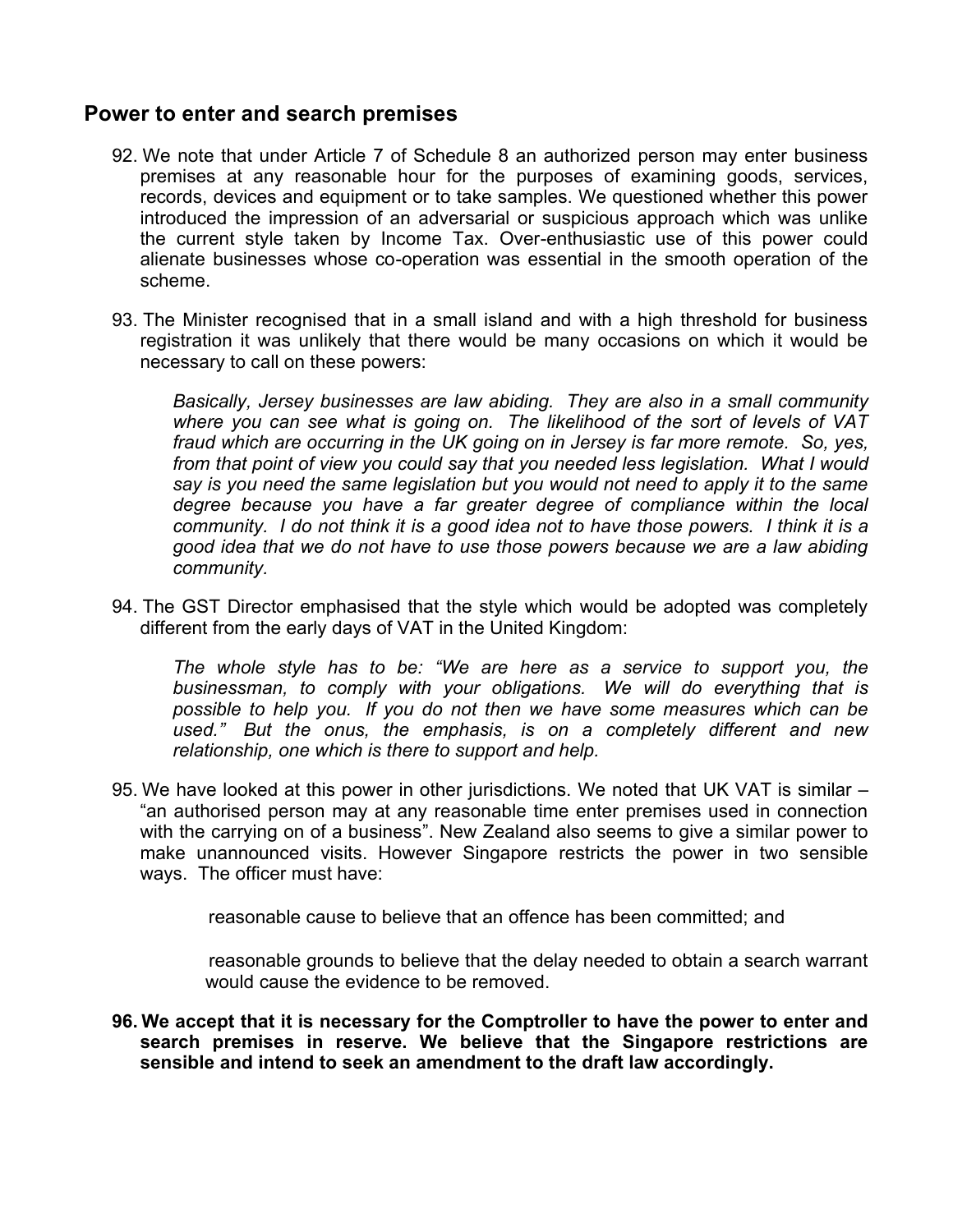#### **Benefits in Kind**

- 97. Article 39 refers to goods or services for '*director's accommodation'*. We asked why this had been singled out. We were advised that all benefits in kind were treated in the same way. Article 39(3) was intended as a catch all. But this was a much greater problem at the Company/Director level and therefore required specific reference in the law. It was anticipated that 99% of registered GST taxpayers would be limited entities.
- 98. We also asked for clarification of the treatment of company cars when used in part for private purposes. It was explained that the full amount of input GST could only be recovered on company cars where the cars were used solely for business purposes. In most cases a reasonable apportionment in respect of tax payable for private use would be agreed between the business and the tax official.

#### **Relief on sale of used cars***[21]*

- 99. The Jersey Motor Trades Federation (JMTF) believes that it is essential to introduce a 'margin scheme' for used cars under which purchasers would not be required to pay GST on the full selling price. This would avoid double taxation in the supply chain. The Sub Panel Chairman met representatives of the JMTF on 22nd February 2007 to discuss the issues.
- 100. JMTF was initially advised by the GST Consultation Team that it was not considered necessary to introduce a margin scheme, with its associated administrative complexities, due to the low general rate of GST set at 3%. JMTF however believed that it was inevitable that the rate would soon rise above 3% and once GST reached 5% or above there would be a significant impact on the sale of used cars unless a margin scheme was in place. JMTF commissioned PKF to prepare a report on the need for a used car scheme.
- 101. JMTF argued that, without a margin scheme, the States would lose most of the expected revenue on used car sales. The current average gross margin on used cars is approximately £1,000 per unit. This applied across the board to all types of vehicle, there being no fixed percentage. This meant that the States would claim an average of £30 in GST per unit with a margin scheme. On a full turnover basis the States could expect to claim approximately £150 per unit on average (that is 15% of gross profit).
- 102. JMTF believed that, without a margin scheme in place, it was very likely that dealers would take steps to avoid paying the tax on their turnover - either by disaggregating their business to avoid the requirement for registration or by stopping used car sales. One large dealer made it clear that if a margin scheme was not established he would stop selling used cars as soon as GST was introduced and would act only as an agent. Thus the States would lose any form of revenue on sales.
- 103. JMTF recognised that a margin scheme appeared to be complex to administer. However, it was contended that, since the computer systems used by dealers were designed in the UK and therefore already set up to administer the scheme, it might actually be more onerous for the dealer not to have the scheme in place.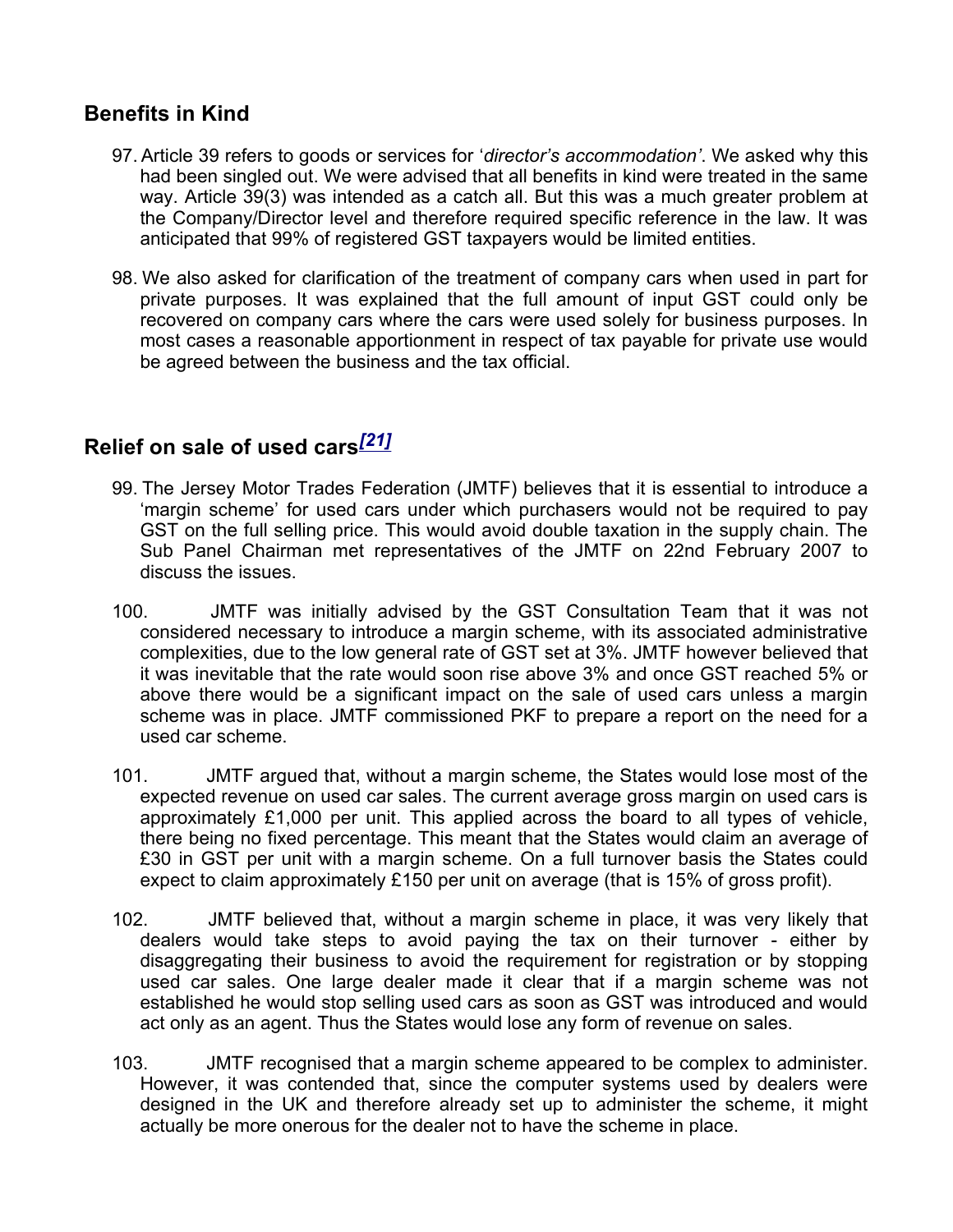- 104. It was suggested that a retail scheme might be an attractive option to both car dealers and the GST office as it could reduce the administrative burden for both sides. However, it appeared that this would not stop large dealers from pulling out of the used car market. Furthermore, unless a blanket deal was achieved covering the entire motor trade, the benefits of a retail scheme would depend on the commercial leverage of individual companies. This could result in unfair disadvantage to smaller dealers.
- 105. The Treasury and Resources Minister told us that he had an open mind on the way the used car market would be treated. He had initially been advised that a margin scheme was unnecessary in Jersey but was prepared to listen to opposing points of view.
- 106. The GST Director advised us that the introduction of the scheme would be deferred pending clarification of proposals for environmental taxes which would replace VRD. It was important to look at the total picture of taxation of vehicles.
- 107. We understand that there may be a case for similar provision for the sale of other pre-owned goods, such as yachts, antiques, works of art, horses. However, in these case, we believe that most sales, with the possible exception of antiques, are conducted on a commission basis (with legal ownership transferred from consumer to consumer with the dealer taking a commission, as opposed to consumer to dealer to consumer), or likely in the main to be sold by unregistered businesses. In cases of difficulty the Comptroller and a business can always opt for a 'small retailers' scheme [22] .
- 108. **We believe that the arguments in favour of a margin scheme for used cars, as presented in the report commissioned by the JMTF, are convincing. Furthermore, we believe that, if dealers were required to charge GST on the full selling price of a used car with no reference to a tax reclaim on its purchase they would struggle to pass on the entire cost to their customers due to the significant market power of private sellers of second hand cars. We, therefore, fully support the introduction of such a scheme for the used car market.**

#### **Financial Services Industry**

- 109. Part 12 of the draft law deals with the treatment of finance vehicles and the Financial Services Industry.
- 110. In the first part of our review we met representatives of the Fiscal Strategy Group of Jersey Finance to discuss their comments on the Treasury's GST Financial Services Discussion Paper<sup>[23]</sup>. The following paragraphs contain a brief summary of the issues discussed in the public hearing on 7th September 2007.
- 111. The Fiscal Strategy Group (FSG) strongly recommended against applying the proposed ISS fee to all forms of trusts on the grounds that any fee would breach a long established principle that non-resident trusts are not subject to any form of taxation or charge.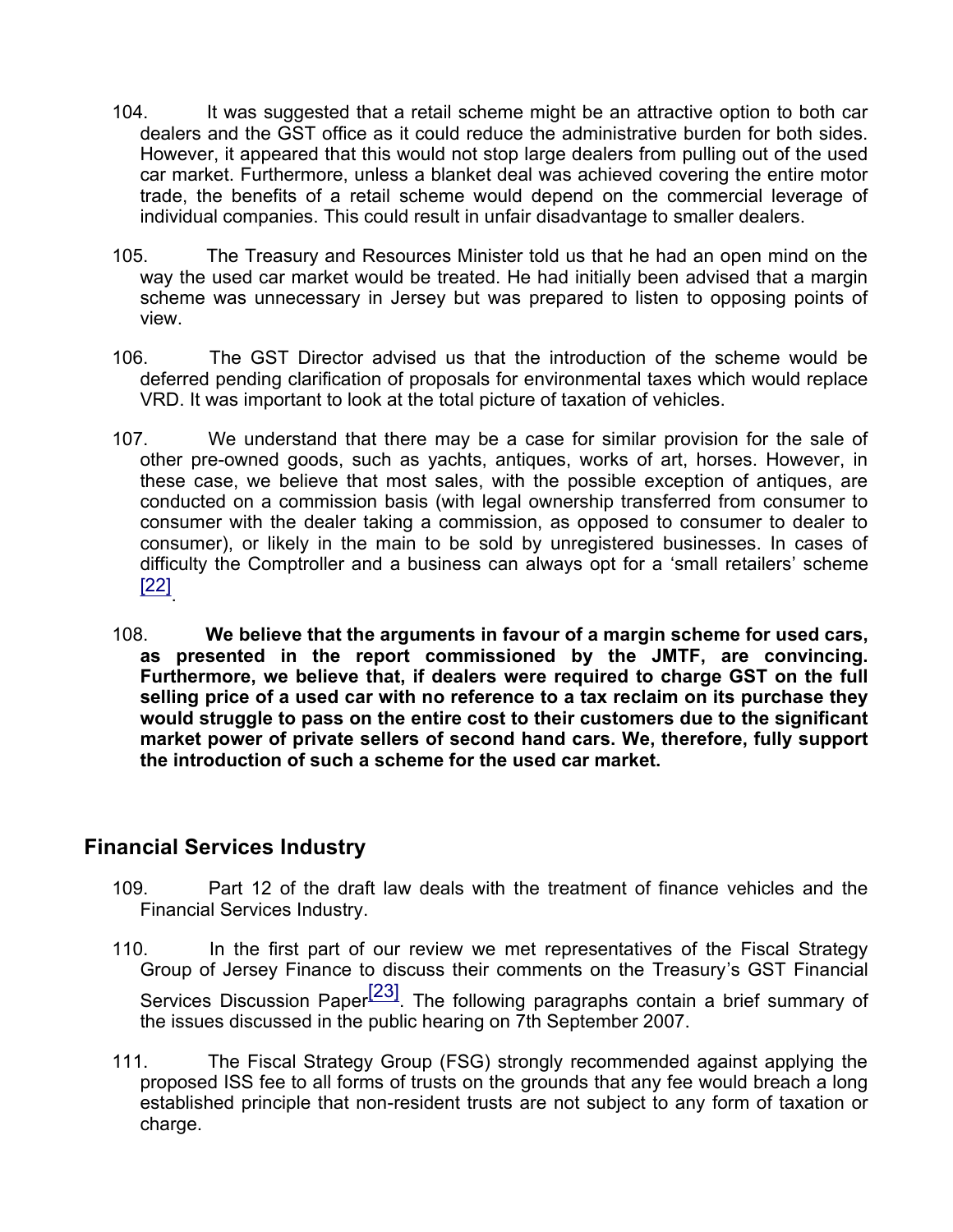- 112. The FSG was concerned about the potential yield from the ISS charge as there was uncertainty about the number of vehicles which might elect to pay the fee. Although the number of Jersey companies can be determined with the assistance of the Jersey Financial Services Commission the precise number of foreign incorporated companies is unknown. Estimates put the number between 50,000 and 150,000. The FSG believed that the current proposals, as contained in the Consultation paper could yield considerably in excess of the Minister's target of £5 - £10 million from the Financial Services Industry. They urged the Treasury to undertake further research and financial modelling before finalising the proposals.
- 113. Further issues regarding the **ISS status scheme**, were raised, in particular:

 the definition of an ISS (e.g. whether minor Jersey activities should be allowed) level playing field between clients of banks and those of other service providers; timing of payments of ISS fees (a single annual payment or on the anniversary of initial registration)

114. A number of issues were raised regarding the operation of the **presumptive scheme**, particularly:

 whether it was to be optional or compulsory; the percentage of input GST that could be recovered; fairness between different participants in the industry in setting that percentage.

- 115. The Sub Panel discussed the above issues with the GST Director. It was informed that banks with overseas clients could opt for either generic GST treatment, with the associated complicated administrative burden, or a partial refund scheme. Once the law had been introduced banks would be visited on an individual basis to assist in assessing their organisational structure and determining their best option.
- 116. The GST Director explained that it was difficult at this stage to make any meaningful projection for the potential yield from the ISS charge. In addition to the points raised by the FSG (see paragraph 114) application for ISS status by finance vehicles would be voluntary and would depend on assessment of the GST liability under individual circumstances.
- 117. **The FSG subsequently suggested to us that to reduce the uncertainty a survey sampling a proportion of financial services businesses in the Island might be undertaken. We will consider undertaking this proposal ourselves in the next stage of our review**.
- 118. The GST Director clarified that finance vehicles could apply for ISS status on a rolling application at any time during the year, rather than all application being made on a single fixed date. Annual re-applications would then be on the anniversary of the first application.
- 119. Trusts could apply for ISS status, subject to eligibility, in order to be granted end user relief if it was decided that this treatment would be beneficial to them. The ISS fee is not a compulsory tax, but a voluntary fee to avoid the trust being charged GST on its advisers' fees Trust companies could make a bulk application on behalf of the trusts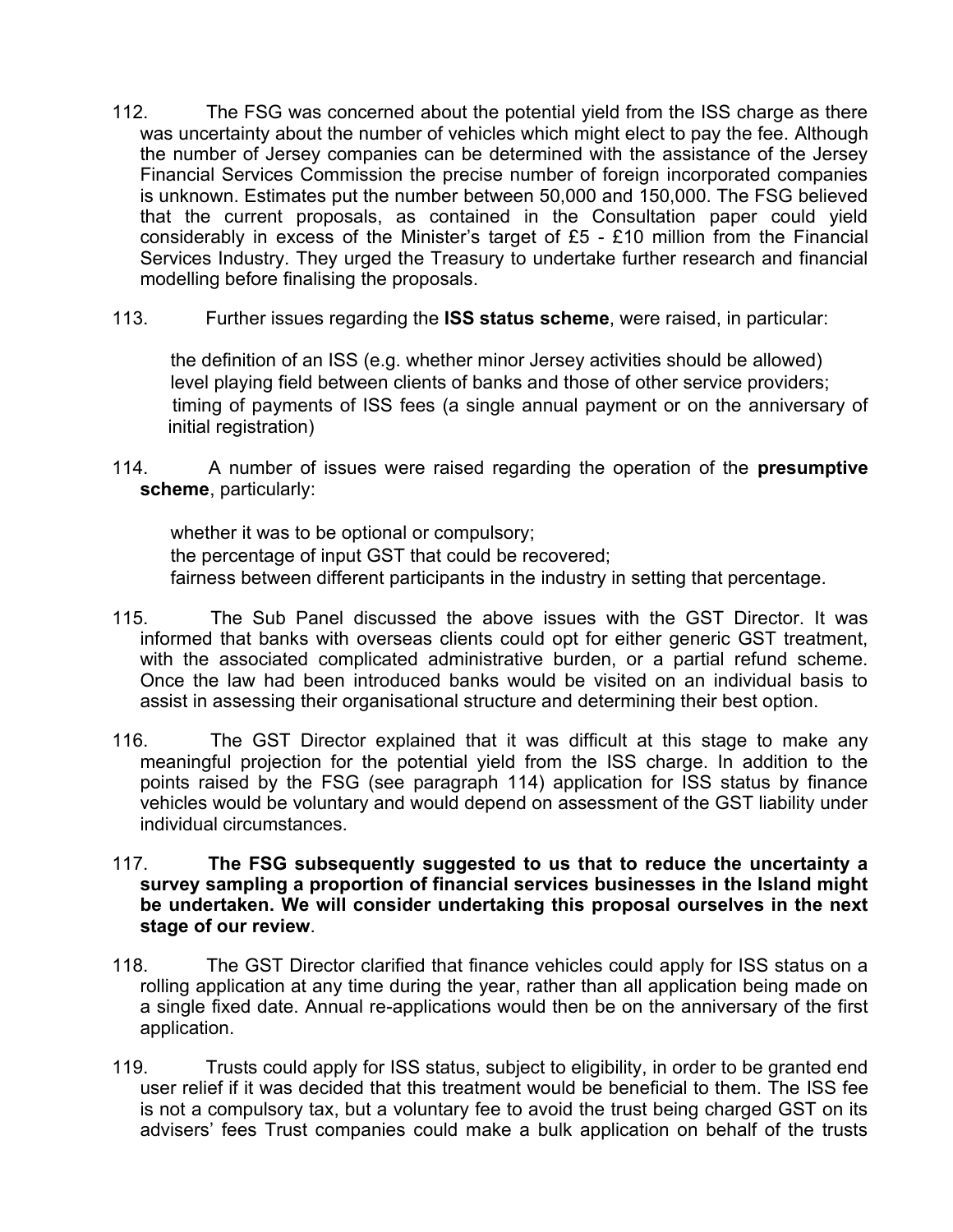they administered.

- 120. The Sub Panel questioned whether a law firm carrying out only off-shore work could apply for the ISS status. We were informed that a company registered for GST could not also apply for the ISS status of a vehicle. This would be made clear in Regulations.
- 121. The Sub Panel invited the Fiscal Group to meet us for a second time in March 2007 to discuss the draft law (P.37/2007) once it was lodged and to consider whether their concerns had been addressed. However, it was agreed to defer this discussion pending further details of the treatment of the Financial Services Industry which would be prescribed in Regulations. **We intend to report on these discussions in the next stage of our review when we consider the proposed Regulations.**

#### **De minimis limit on value of imports**

- 122. A de minimis limit for the application of GST on the value of imports is to be defined in the Customs and Excise (Jersey) Law 1999. The application of this law to GST is covered in Article 69.
- 123. The Minister advised us[24] that a value figure between £100 and £500 was still being considered. His principal interest was on the revenue yield as a comparison against administrative costs. No final decision had yet been made on this matter.
- 124. The Chamber of Commerce recognised the difficulty in its written submission to the GST Consultation Team<sup>[25]</sup>:

*It is important that a reasonable de minimis level is set for imported goods and the challenge will be to set an appropriate figure. An obvious level would be £100; however, we can see reasons why it is both too low and too high. Administratively it does not seem worth the effort to collect £3 of tax. On the other hand a large number of imports would still fall below this figure thereby disadvantaging on-island business.*

125. In evidence to the Sub Panel, Mr. M. Lewis, a Director of B.G. Romerils [26], said that he was seriously concerned at the potential impact on local retailers of setting a high de minimis level:

*Government must not look at this solely from their position of 'tax take per item'. Local businesses are facing a difficult challenge from internet trading and offshore (United Kingdom and France) shopping where prices and choices are greater and more competitive. A high limit will only increase the pressure and I believe have a sizeable effect on our retail industry. ….The higher the limit the higher will be the loss of jobs in the Island.*

126. Deputy S. Power[27] drew attention to the difficulties which he believed Customs officials would face from increased internet-based freight and the potential for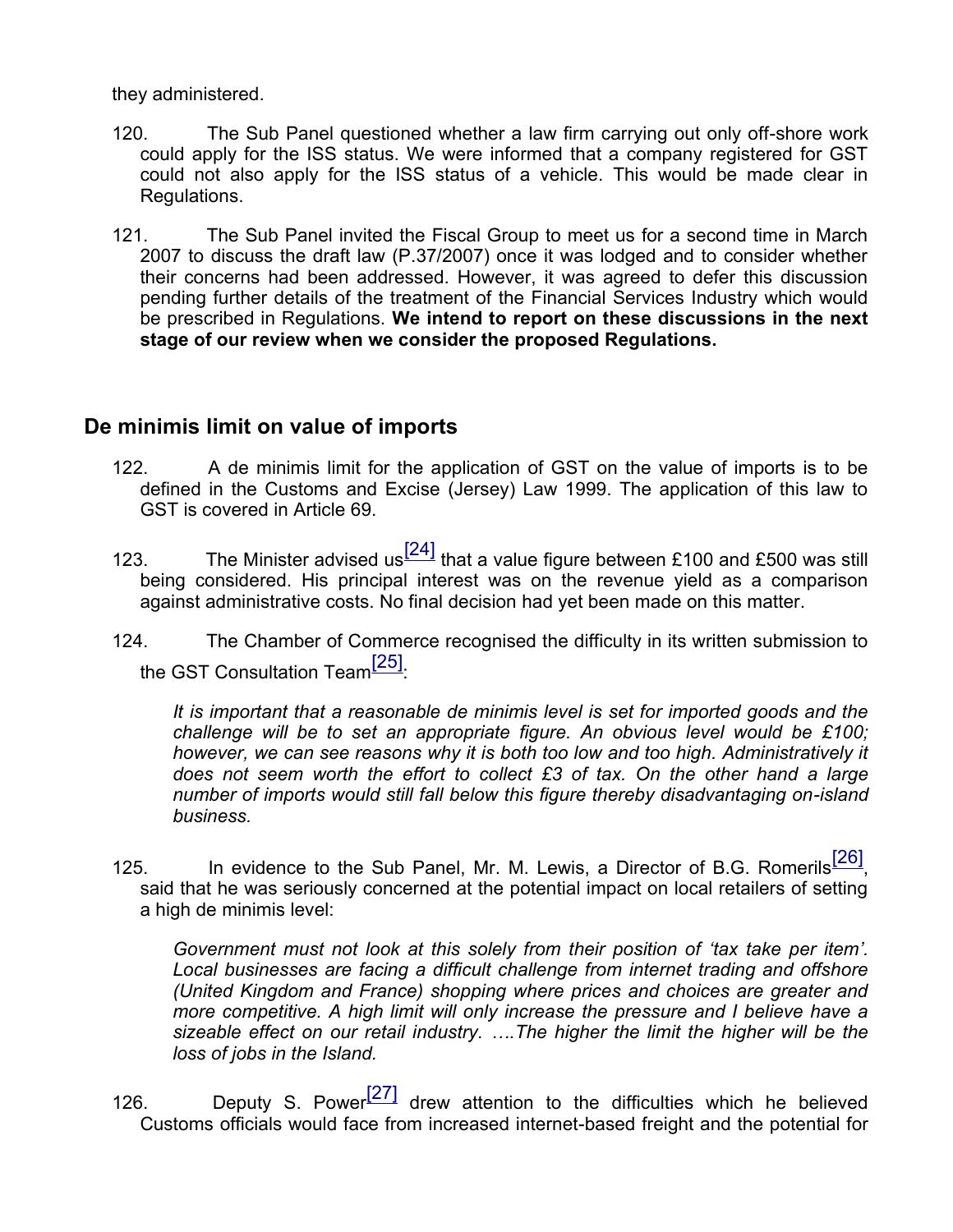#### evasion:

*One of the things that I think will happen from 2008 is that there will be more freight coming into the Island off internet-based freight and there are a number of companies now -- there are a number of individuals and there are a number of companies now who have vans of various sizes who come in and come out on a daily basis as far as a semi-courier thing. I think that level of business will increase and I think there is an element out there of carriers who will operate on the basis that the actual manifest will show an internet-based import, that the manifest at the point of entry in Jersey will be different to the actual invoice price of the goods coming in. It will be completely different and I do not think from what I have read that we have the means to stop. At the moment we have 450,000 tons of freight coming in through the port or the airport every year and I think we inspect about 5 per cent of it.*

**127. We understand that setting the de minimis level for imports is a sensitive and difficult decision for the Minister. Nevertheless, we believe that a decision should be taken as soon as possible to enable businesses to plan accordingly**. **We also believe that the Minister must consider the needs of on-Island businesses as well as the Tax Office's costs. (i.e. it might be beneficial to collect uneconomic amounts of GST to avoid under-mining on-Island retailers)**

#### **Unjust enrichment**

- 128. We note that, under article 83(4), if a business has overpaid GST, the Comptroller is allowed to refuse to refund the overpayment if it would "unjustly enrich" the business.
- 129. We were advised by the GST Director that this provision stems from some exceedingly large claims in the UK after tribunal decisions have gone against the Commissioners. This clause is used where clearly the appellant cannot or has no intention of passing on the benefit of the refund to the customer(s). If the appellant repays the overpaid tax back to customers/clients there is not a problem.
- 130. This article gives the Comptroller a large degree of discretionary power on the repayment of GST when a tribunal decision has gone against him. We question the morality of this position. We concede, following the advice received in paragraph 131 above that there may be very rare circumstances when the Comptroller might legitimately use his discretion to limit repayments of GST to a successful appellant. We believe that there may be relatively many more cases where full repayment will be appropriate. We believe that the majority of appeals by businesses will occur as a result of the Comptroller's refusal to allow either the input tax that a business may be claiming or of the Comptroller's insistence that a business has understated its declared output GST on its sales. In these latter cases a business will already have passed on to his customers the lower GST charge and will have been penalised by the Comptroller's decision that will have led to the successful appeal.

#### **131. We have concluded therefore that this is another area where a future review of GST should monitor the operation of the law in the light of experience.**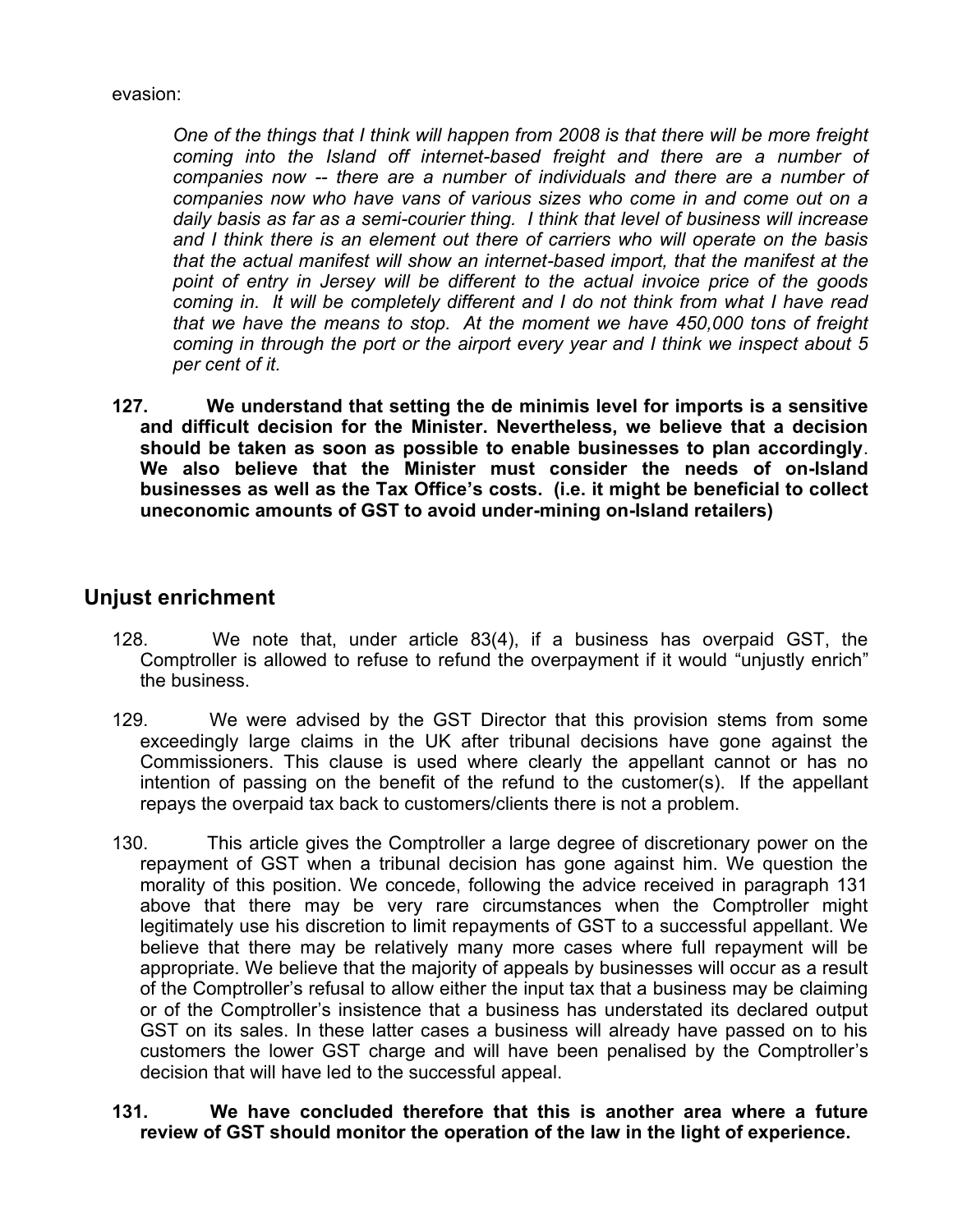#### **Appeals**

- 132. Reference was made above (see paragraph 79 and following) to our concerns over the discretionary powers of the Comptroller and the ability of the appeals mechanism to provide an adequate safeguard.
- 133. Article 84 sets out the matters in respect of which an Appeal may be made to the Commissioners<sup>[28]</sup> under part 6 of the Income Tax (Jersey) Law 1961.
- 134. We requested the views of the finance industry on the effectiveness, speed and costs of appeals to the Commissioners. The replies received confirm that the Commissioners perform a satisfactory role but some uncertainty was expressed whether the GST system could work alongside the current Income Tax system of appeals
- 135. Le Sueur Ireson & Co commented:

*We are not sure whether the Commissioners would be able to cope with the possible volume of work as, at present, there is a small group of people who form the Commissioners of Appeal and they only meet six times a year. It would therefore depend on the number of cases that may arise and we would have some concerns if the Commissioners of Appeal were to remain in the current format. It may require a panel to review the matter of returns and repayments of GST on a more frequent basis and we feel this matter should be reviewed.*

- 136. The Treasury Minister said that he did not expect a high volume of appeals in Jersey particularly in view of the high registration threshold which meant that there was a relatively small number of bodies involved in that aspect of the law.
- 137. The Minister accepted that it might be necessary to increase the number of meetings held per year<sup>[29]</sup> to accommodate the different needs of GST appellants. It was suggested that, in order to achieve this, the number of Commissioners could be increased or the quorum reduced.
- 138. The GST Director said that there was no reason why there should be a separate Commission for GST - it was common practice throughout the world for a single body of Commissioners to adjudicate on tax matters. He said that his department would be trying to emphasise that there was '*a perfectly sensible and reasonable internal mechanism for review*', which would avoid the need for appeal as far as possible.
- 139. While we have heard no criticism of the current Commission we share the concerns expressed above regarding the capacity of the Commission as currently constituted to undertake the increased workload which might be expected to occur with the introduction of GST. Although many issues may well be dealt with through an internal review mechanism, we believe that it is reasonable to anticipate a number of appeals in the early stages. It would be unfair to both the Commission and local business to allow a backlog of cases to build up. Income Tax is essentially backwards-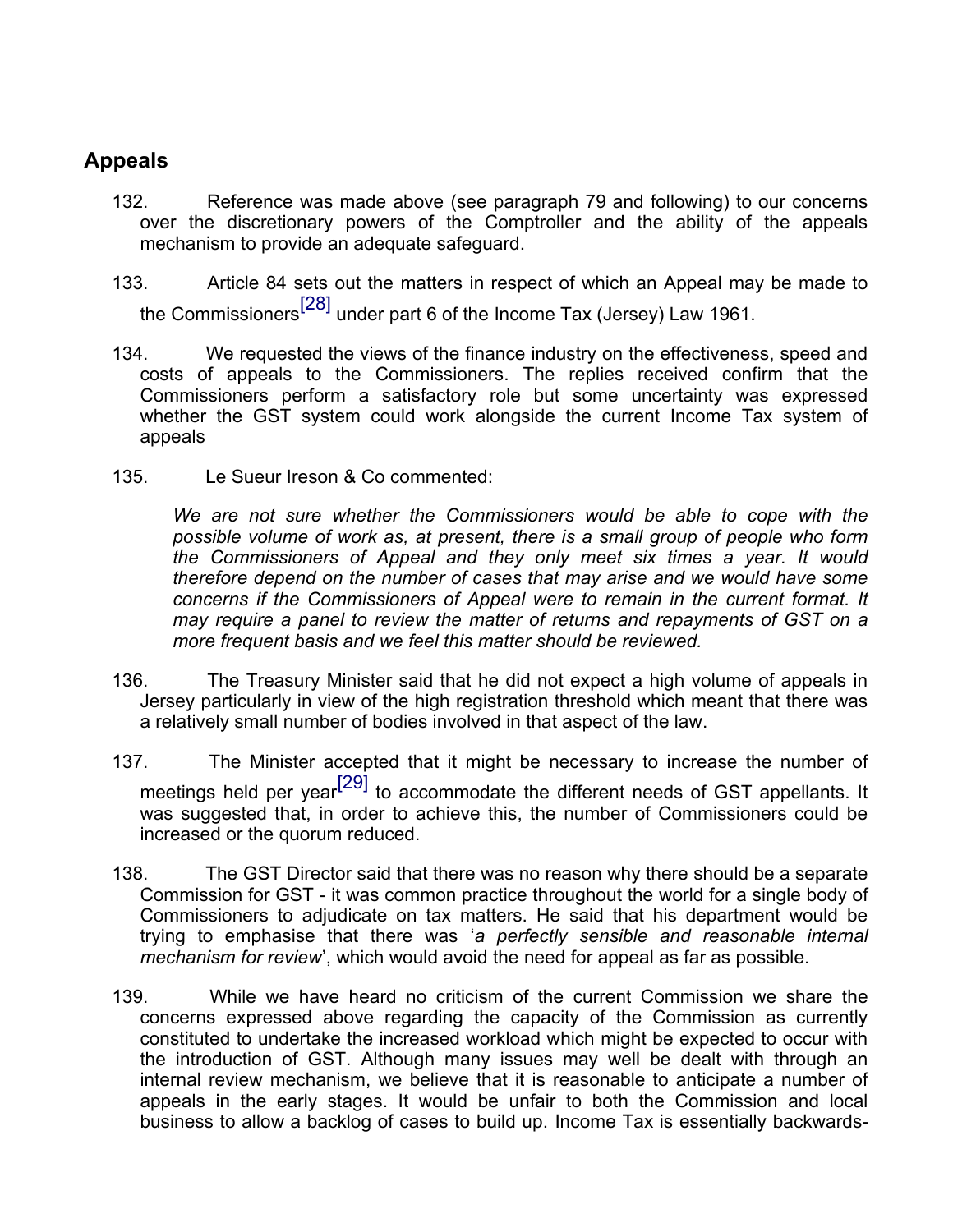- looking, so the impact on a business of a delayed appeal is minimised, but some aspects of the GST law could destroy a business unless an appeal could be heard almost immediately, particularly the requirements to pay in advance or give security if this were to be enforced (Article 45).
- 140. **We recommend therefore that early action be taken to strengthen the numbers in the Commission, and to provide training on the new GST law for all Commissioners.**
- 141. With regard to the appeals mechanism, we noted that under Article  $86(2)(c)$  the Commissioners might refuse to hear an appeal unless the appellant had deposited the disputed GST (and any other GST due) with the Comptroller. We were concerned that this could seriously restrict a business' ability to appeal (particularly if, for example, the business was appealing against an order to pre-pay estimated future GST).
- 142. Jersey Finance's<sup>[30]</sup> comment on Article 86(2)(c) was as follows:

'*The requirement that the taxpayer pay all contested GST before an appeal can be heard by the Commissioners is taken directly from the United Kingdom VAT Act 1994. However, while a United Kingdom VAT tribunal may alleviate this condition under certain circumstances prescribed by regulation, there is concern that the draft GST legislation does not appear to provide the Commissioners the same flexibility.*'

- 143. Commenting on these concerns the GST Director said that the Commissioners in Jersey would not normally require payment of any tax in dispute. However, it was common practice to reserve this right in order to protect against frivolous cases.
- 144. Jersey Finance commented further on the appeals process:

*It is important to point out that Article 86(3) sets out certain circumstances in which the Commissioners are prevented from hearing an appeal against certain directions made by the Comptroller. The right of appeal should not be limited, as far as possible.*

145. The GST Director made it clear that the Commissioners would receive training to equip them for making appropriate judgements in respect of the new tax. He added:

*Having looked at the commissioners appeal mechanism in Jersey, I would have said that it was far better than the equivalent VAT tribunal or tax tribunal in the UK. In all aspects it is a superior body.*

**146. We welcome the assurance that the Commission of Appeals will continue to act in a manner which is consistent with existing Jersey principles and procedures. We recommend that this is made clear in the guidance notes and advice which the Department will be preparing for businesses over the coming year.**

**Penalties**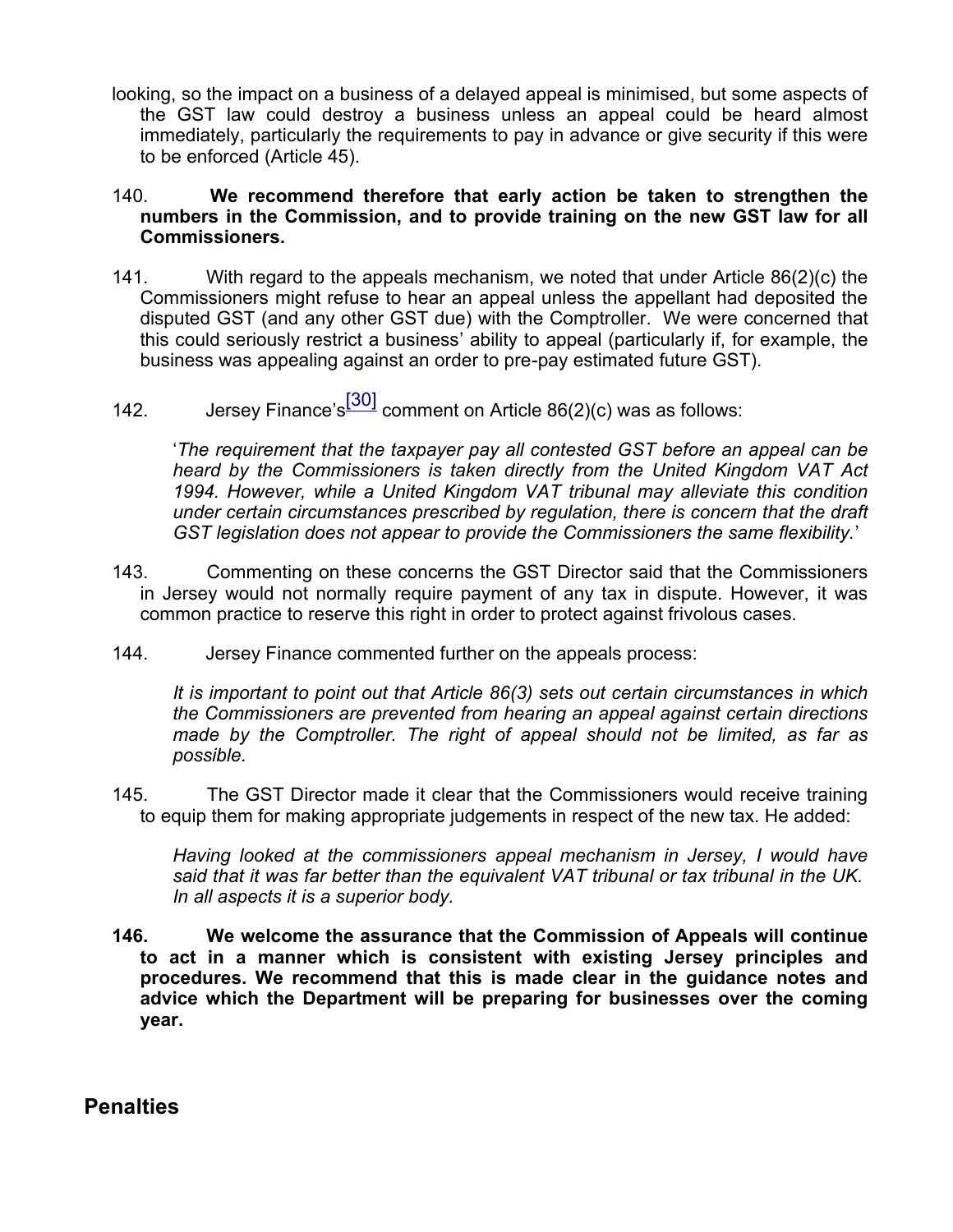147. We noted that the penalties for offences under the GST law appeared to be considerably greater than those under the Income Tax (Jersey) Law 1961. We carried out some research into a comparison with other jurisdictions (see appendix). .As can be seen from this table, GST penalties vary widely across the world. However two points stand out from Jersey's proposals:

> The 15 year prison sentence for fraudulent evasion is far higher than the closest alternative; New Zealand has a maximum 5 year sentence, and Singapore a maximum of 7. UK VAT law does not impose prison sentences, although there is the ability to prosecute for general fraud which potentially carries a sentence of life imprisonment.

> The offence of giving "recklessly" false information appears designed to sit halfway between an innocent mistake and fraud, and carries a corresponding sentence. However the sentence, of up to 5 years in prison, is almost as high as any other country's GST system has for *deliberate* fraud. New Zealand's GST law has a similar offence of "gross carelessness", for which there is no prison sentence.

- 148. The Treasury frequently cites New Zealand as an example of a good GST system; it may be suitable to also adopt their penalty provisions
- 149. The Comptroller explained why the penalties under the Income Tax law were purely monetary:

*The vast majority of cases that we uncover are neglect and wilful default, which are handled administratively for a money settlement with penalties. The reason that we do not send people to jail is that we want them to carry on working in their business, generating income, which I can tax. If you send them to jail for 15 years, the State*

*is paying for them to be in jail and I do not get any tax. It is purely monetary[31] .*

- 150. We sought legal advice on this issue. We understand that the penalties under the Income Tax law are considered to be too low to deal with matters of fraud. As a result, fraudulent evasion of income tax would normally be prosecuted as fraud and not under the Income Tax law. (The maximum penalty for common law fraud is life imprisonment.) The opportunity was now being taken in the new draft GST legislation to set a severe deterrent against the possibility of a really massive GST fraud. Ultimately, it is for the court to distinguish between types of fraud and to decide the appropriate level of penalty.
- 151. **Following our research into comparisons with other jurisdictions**, **we have decided to lodge an amendment to Articles 88 and 89 to reduce the level of penalties**.
- 152. In addition we noted that article 88(2) states that a person would be guilty of an offence "…*whether or not the particulars of that offence are known*".
- 153. We were advised by the GST Director that this article was necessary because of some of the sophisticated measures now taken to fraudulently evade tax. He explained that the nature of the offence made it difficult to prove.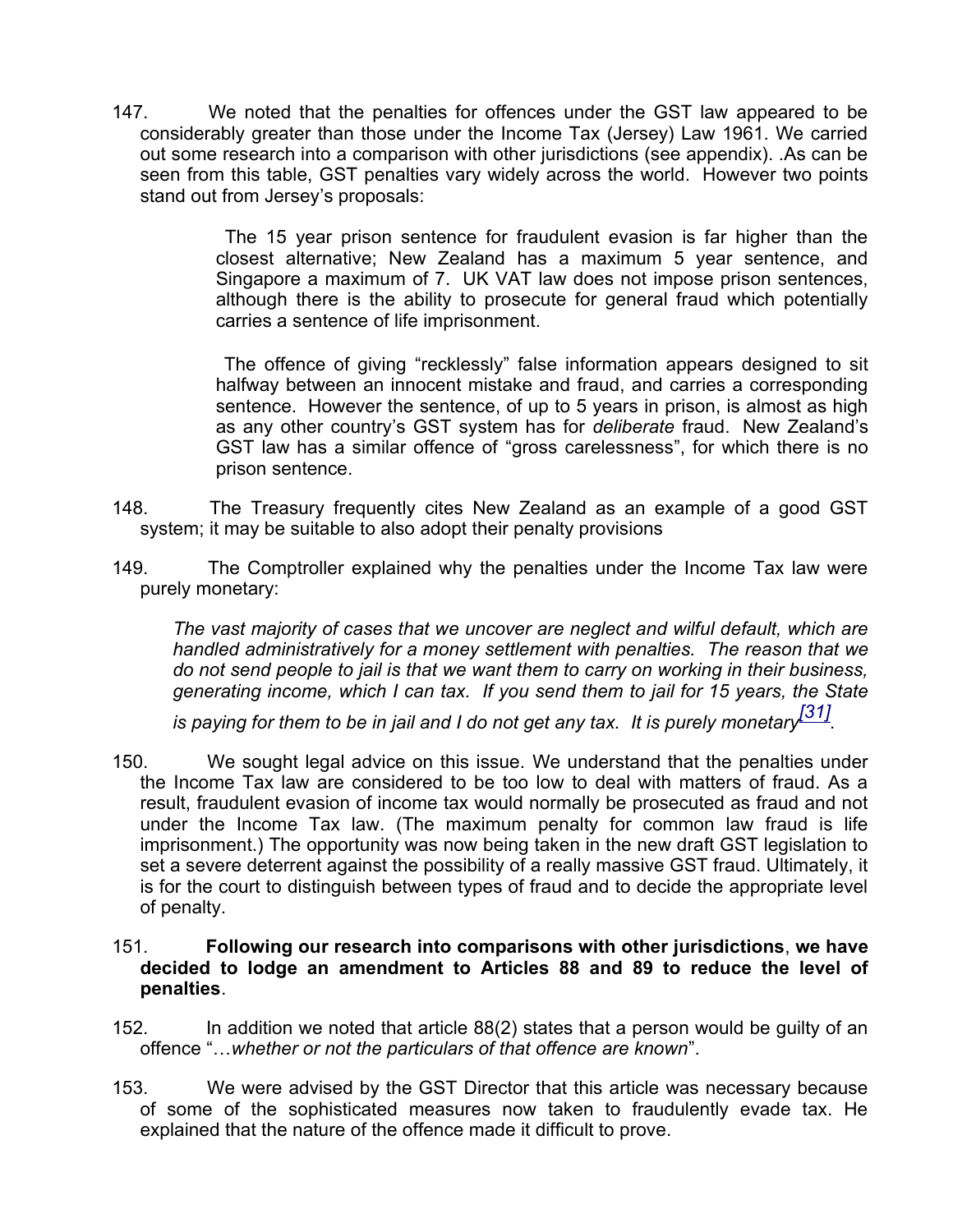154. Under article 92(1), if a company commits an offence, as a result of "any neglect" by a director, manager or other officer, then that individual is personally liable. This seems to us too wide a power, and casually breaches the usual principle of limited liability. We suggest it would be more appropriate for personal liability to apply in the case of "gross negligence", not mere "neglect".

#### 155. **We intend to lodge an amendment to article 92(1) accordingly**.

#### **Display of retail prices**

- 156. Article 94 enables the States to make provision by Regulations in respect of displaying retail prices. This article enables the States through forthcoming Regulations to determine whether retail prices should be marked on goods inclusively or exclusively of GST.
- 157. We have considered the report of the Trading Standards Officer to the Council of Ministers on this issue<sup>[32]</sup>. He argues for inclusive pricing which would mirror the

United Kingdom and most other countries with a VAT/GST regime. The alternative option is for *exclusive pricing* whereby the tax is added only at the till to the total bill amount (similar to the methods of paying the sales tax in USA and Canada). The Trading Standards Officer states:

*'Exclusive pricing would put Jersey out of step with price marking requirements legally enforceable throughout the European Union and many other countries throughout the world. Therefore, if the States do not legislate, there is the potential for consumer confusion where some traders include GST in their price displays and some do not. The majority of summer tourists come from the UK and the rest of Europe so are used to a price inclusive system, that is, "what you see is what you pay".*

- 158. We are aware that this issue has been the subject of much public discussion. The Chamber of Commerce considered the advantages and disadvantages of both options in its submission to the GST Consultation Team $\frac{[33]}{[34]}$ . The Chamber told us $\frac{[34]}{[34]}$ that, on balance, they preferred the exclusive option. They believed that it was important that the taxable element was clearly stated for the customer. This option would be the simplest option in terms of administration costs for businesses. Most importantly for the consumer it would reduce the risk of rounding up of prices.
- 159. We believe that the general public will be particularly concerned, in the early stages of the introduction of GST, with the perception that subtle increases in retail prices will be brought in under the guise of GST. Consumers would therefore prefer the price *exclusive* option as they will know precisely the amount of GST charged on their overall transaction. It seems to us likely that, once the initial impact of the tax has been felt, consumers will tend towards the price inclusive system. They will start to find the additional amount payable at the till rather irksome. At that point it would be appropriate to introduce Regulations to prescribe inclusive. The States will then be able to make a decision based on the facts and possibly changed circumstances prevailing at that time.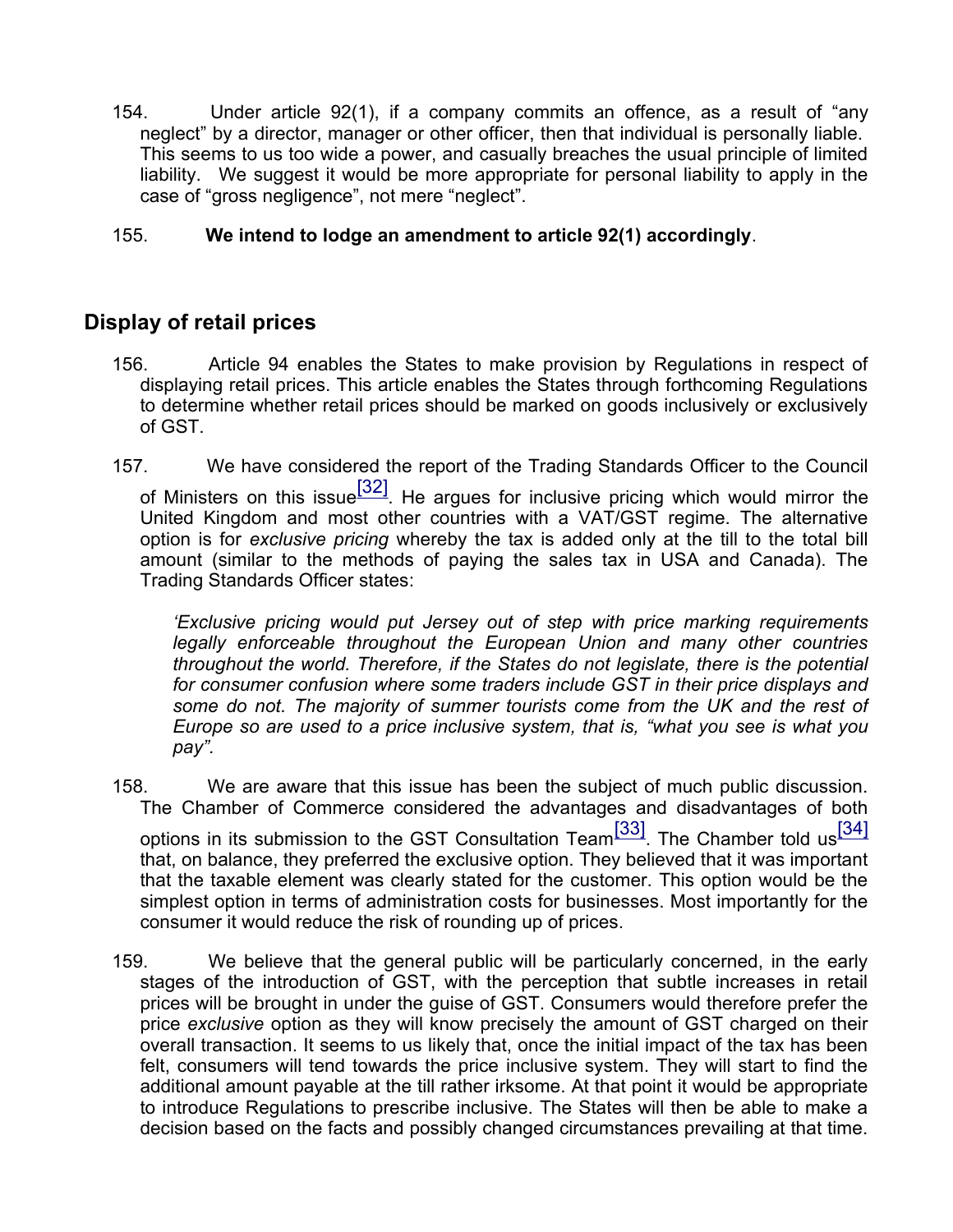- For example, after the initial inflationary effect of GST has diminished, there may be less public concern about the rounding up of prices on low priced items. We do not believe that a transitional phase will be confusing to the consumer - rather it will be reassuring.
- **160. We think therefore that, in the early stages of the introduction of GST, market forces should be allowed to determine whether or not prices are marked inclusively or exclusively. We note that the current draft of the legislation allows this situation to be prescribed under regulations and the States will therefore be in a position to address this matter when the regulations are lodged.**

#### **Taxpayer's Statements**

- 161. Article 96 gives the Comptroller the right to use a taxpayer's statements in evidence even where this breaches a previous agreement not to prosecute.
- 162. We were advised that the ability to compound offences (settle out of court) was important but it was necessary to maintain certain precautions. The Comptroller must always reserve the right to take a case to court even if compounding was offered and accepted. Such cases must in the first instance be pursued as if the person involved was going to court – you must be able to demonstrate that an offence has been committed. Within certain rules the Comptroller can then offer compounding. If the person agrees and pays in full that was the end of the matter.
- 163. On the other hand, if the person agrees to compound but then reneges or defaults, the case is resurrected and taken to court. Any statements obtained during the investigation should have been obtained under Judges Rules / PACE and therefore admissible in court as evidence.
- 164. We thought that this article is potentially unfair, and damaging to trust between the Comptroller and taxpayer. It could also make investigations more difficult. It is useful for the Comptroller to make an offer to a taxpayer so that in return for a confession the taxpayer will be fined under the GST law but not prosecuted; this section makes such an offer impossible because it would not be binding.

#### **165. We believe that this is another area where the operation of the law should be reviewed in the light of experience.**

#### **Rents**

166. We note that Article 1(3)(c) of Schedule 6 makes a distinction between residential rentals (which are zero-rated) and holiday lets (taxable), by excluding rental of less than 3 months. We pointed out that this would create an anomaly for the lodging house sector (non- qualified residential accommodation) in that most licences are issued on the basis of a weekly rental which would bring them into the scope of the tax.

#### 167. **We understand that our recommendation that this article be amended has**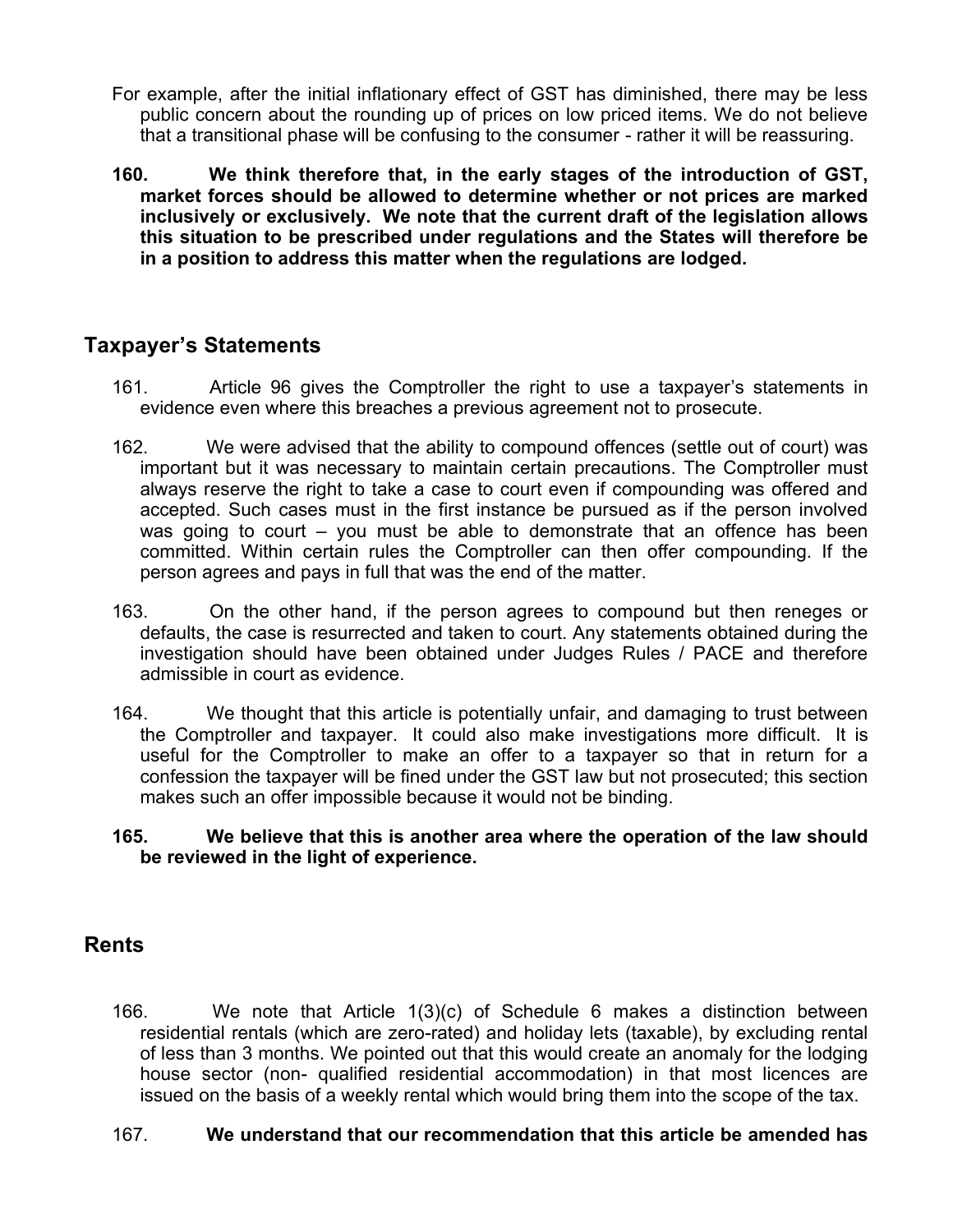**been accepted by the Minister**.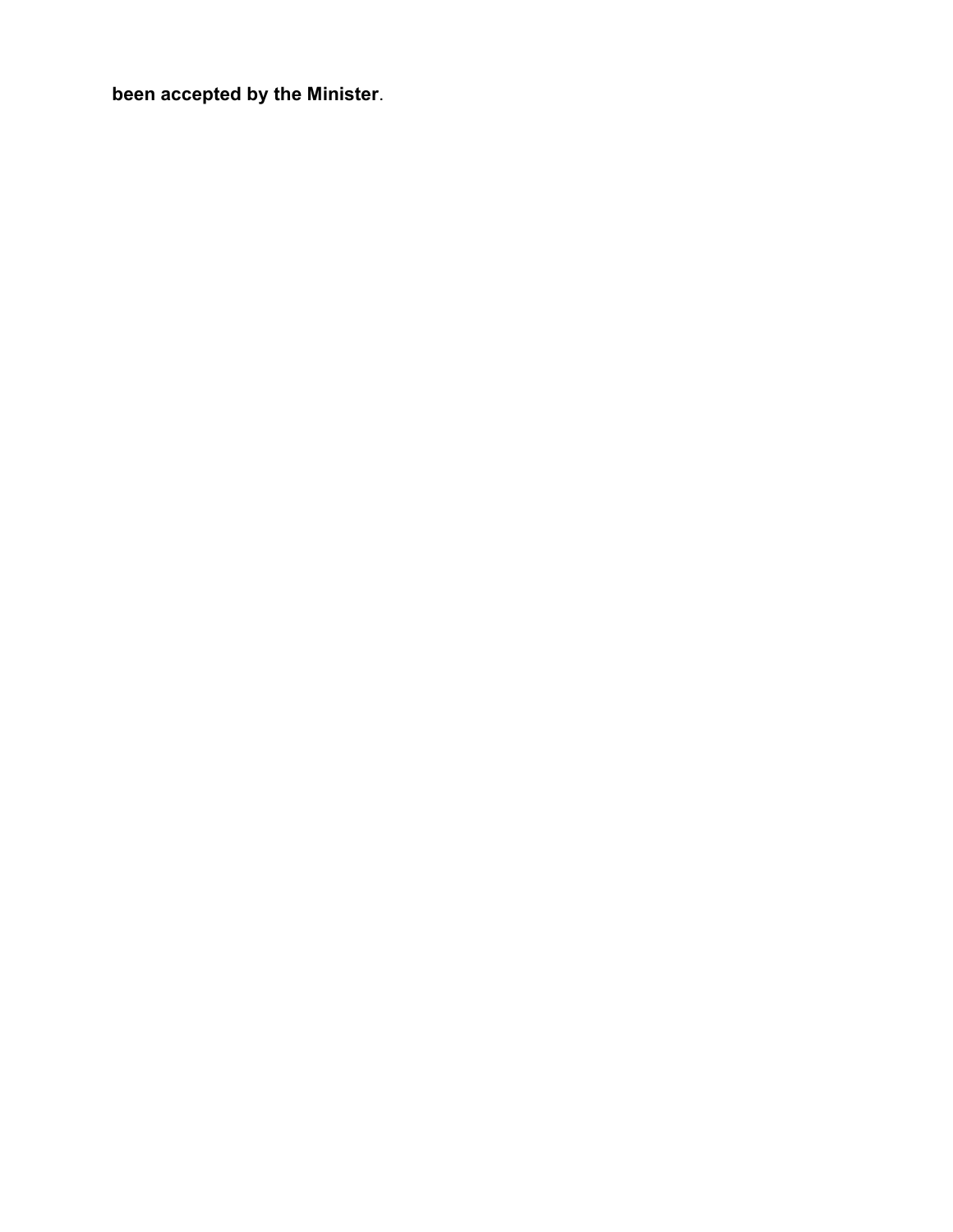#### **Resource implications for the Income Tax office**

168. The Treasury Consultation paper published in March 2006 stated:

*It is confidently anticipated that a simple, cost-effective system of GST is possible for Jersey, with administrative costs, including staff salaries, being in the region of only one per cent of the revenue yield.[35]*

- 169. One per cent of revenue yield would amount to £450,000. We note however that the resources statement in P.37/2007 estimates that 10 staff will be needed in order to administer the tax at an approximately operating cost of £1 million per annum.
- 170. We acknowledge the importance of adequate staffing if the tax is to be administered efficiently. However, we were concerned that this latest calculation appears to be more than twice the confident statement made in 2006 on which most States members would have based their expectations of administration costs.
- 171. The GST Director explained that the 1% figure was normally a benchmark for an efficient and effective system that was mature – that is, one that has been implemented; stabilised and consolidated. The £1 million is a max operating budget that might be required in the first few years of the tax (before it is mature).
- 172. The 1% figure was also based on a simple GST (with max use of e-business etc). As a result of the changes so far (for example, margin schemes; group registrations; further exclusions – exempt and zero rate; treatment of charities; etc) we do not have the simple system envisaged in March 2006.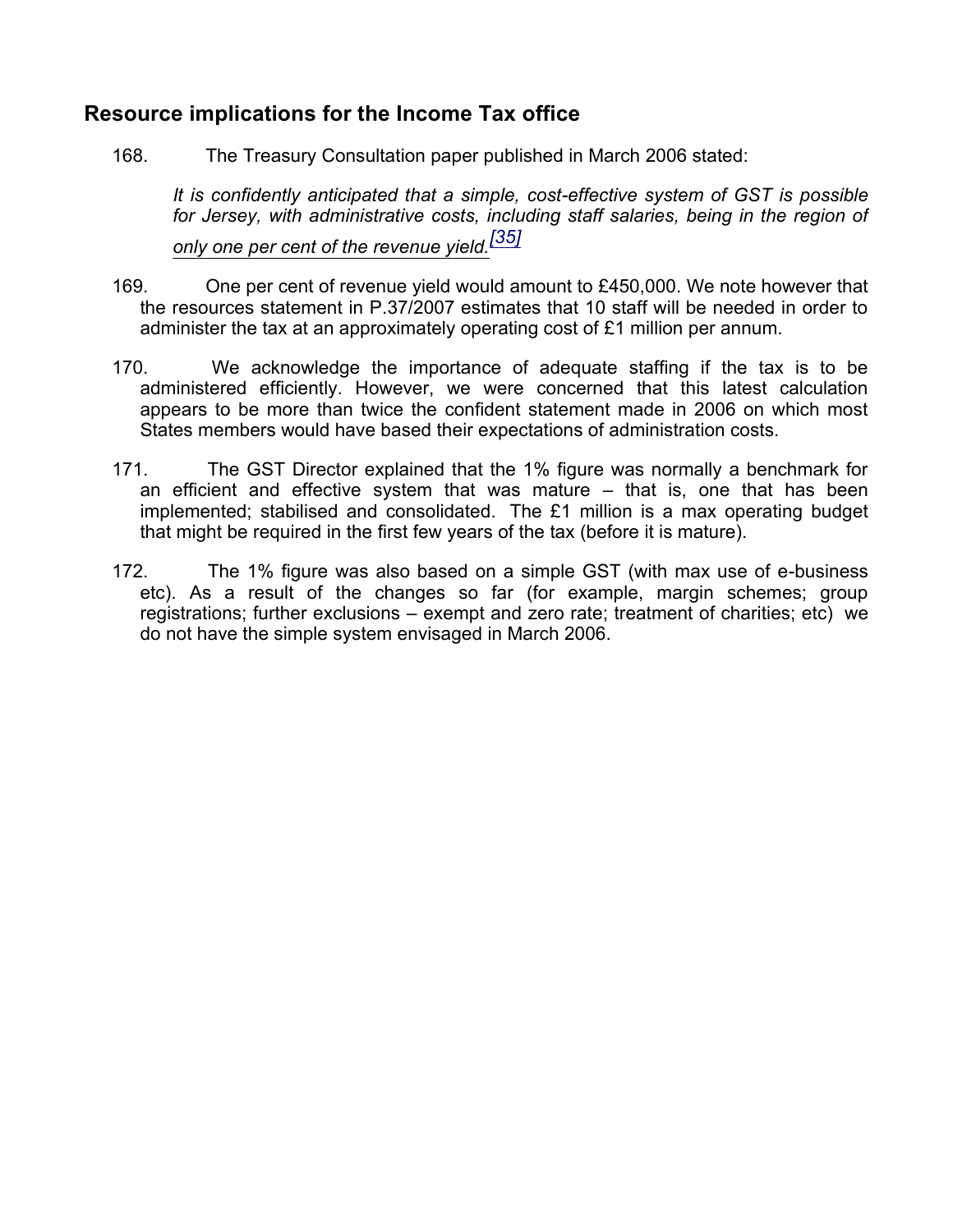#### **Appendix: Penalties – International Comparison**

| <b>Jersey GST offence</b>                             | <b>Closest international equivalent offences</b> |                             |                                              |           |  |
|-------------------------------------------------------|--------------------------------------------------|-----------------------------|----------------------------------------------|-----------|--|
|                                                       | <b>Jersey GST</b>                                | <b>Jersey Income</b><br>Tax | <b>UK VAT</b>                                | <b>Ne</b> |  |
| <b>Fraudulent evasion</b><br>(s88)                    | 15 years prison                                  | £2,000 + 2x tax             | 1x VAT                                       |           |  |
| Give "recklessly" false<br>information (s89)          | 5 years prison                                   | £2,000 + 2x tax             | 15% of VAT                                   |           |  |
| <b>Failure to charge GST</b><br>or keep records (s40) | £5,000 max                                       | n/a                         | £500                                         | 1st       |  |
| Late return & payment<br>(s74)                        | £200 +<br>10% of GST                             | £2,000                      | First offence 2%<br>of VAT, rising to<br>15% | 1s        |  |
| <b>Failure to register</b><br>(Sch1 p3(5)             | £5,000                                           | n/a                         | 10-30% of VAT                                | 1s        |  |

#### **Notes**:

Penalties are all maximums; actual penalties will usually be lower.

 The definition of offences is different in different systems (for example New Zealand does not have a separate offence of giving "recklessly" false information), so the penalties will not exactly correspond.

 There are also general penalties for fraud in all jurisdictions, potentially involving a prison sentence, but these are outside the VAT / GST law.

[7] Source: States Treasury

<sup>[1]</sup> HMRC Reference: Notice 701/1 see website <http://customs.hmrc.gov.uk/>

<sup>[2]</sup> See; 1999 United Kingdom Treasury Review of Charity Taxation; Deloitte: Charity VAT Survey, 2006. VAT for Charities - State of Play and Plans for the Future, Laszlo Kovacs EU Commissioner for Taxation and Customs, September 2005

<sup>[3]</sup> See website <http://www.ctrg.org.uk>for more information.

<sup>[4]</sup> Source: Treasury and Resources Minister at the public meeting held at Trinity Parish Hall, 6th September 2006.

<sup>[5]</sup> 'The Jersey Law of Charities', Jersey Law Commission Consultation Paper No.7(B) dated November 2006

<sup>[6]</sup> De La Salle College, Beaulieu and FCJ primary school

<sup>[8]</sup> A Working Group was established by the Council of Ministers in July 2006 to review early years provision for the 0-5 age range. This group reported to the Council in December 2007 in R.C.100/2006.